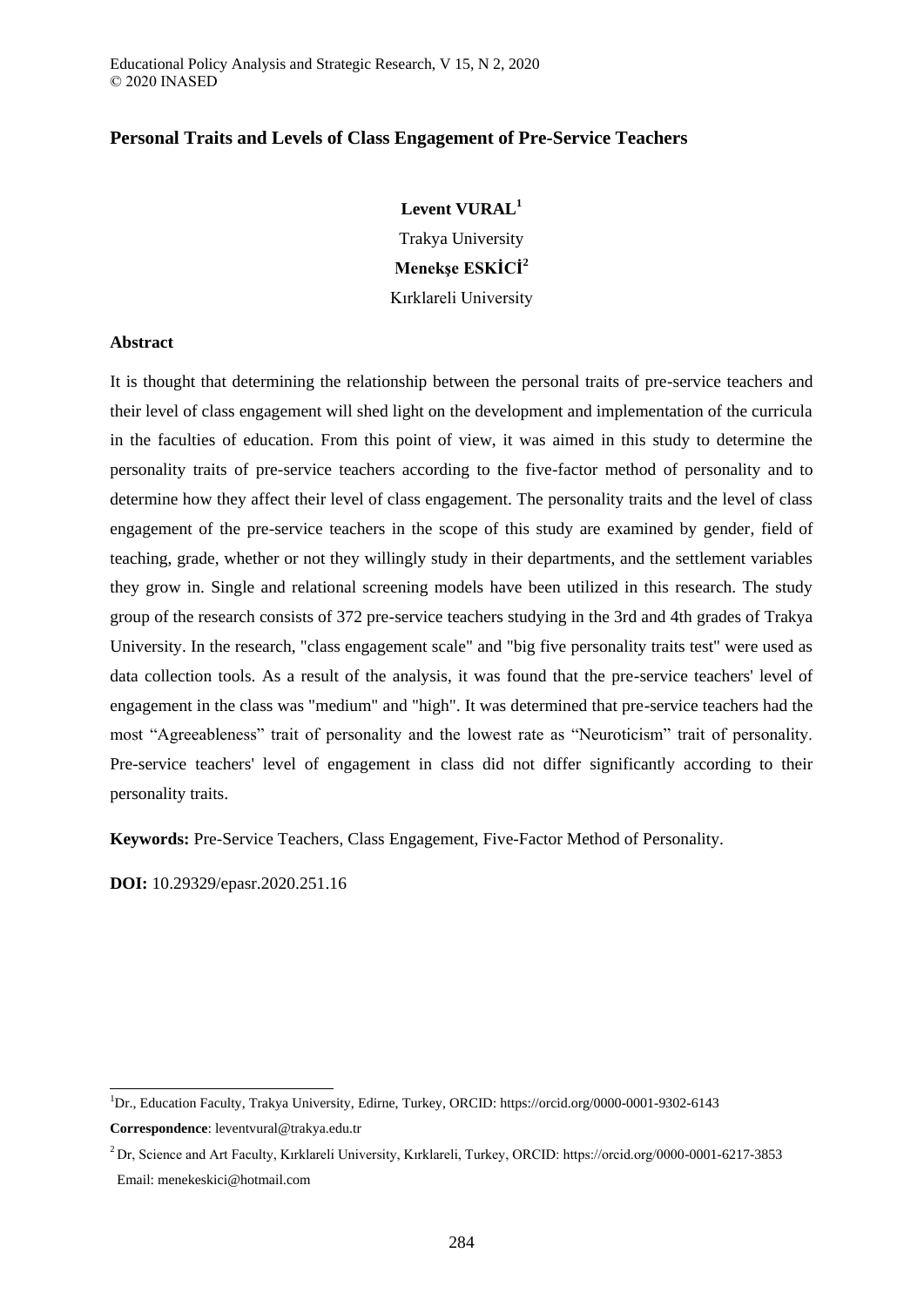#### **Introduction**

Personality is the determinant of the continuing attitudes displayed by the individuals in their general stance in life. It could be accepted that the concept that is effective in transforming the decisions made at every stage of life into behavior is personality. Individuals' physical, mental and spiritual traits are part of their personalities (Bozkurt, 2007; Suldo, Minch & Hearon, 2015). It is emphasized by Parks-Leduc, Feldman & Bardi (2015) that personality is the determinant of the results obtained in many studies. Therefore, personality emerges as an important concept that separates individuals from each other.

The word "personality" is derived from the Latin origin word "persona", which means "mask". Although it basically comes from a meaning related to the person's appearance, it has transformed a meaning that explains the deeper character traits over time (Srivastava, 2019). This change in the meaning of the word may be due to the fact that the potential existing in the cognitive world of individuals is able to be expressed with their behaviors. The determinants of personality include biological structure (Caspi, Roberts, & Shiner, 2005), social and cultural interactions (Heine & Buchtel, 2009). It has a very effective role on personality in psychological processes (Parks & Guay, 2009). It is stated by Schults and Schults (2016) that there are three standards in the definition of personality. 1. The state of being a human being 2. The nature and characteristics of the distinctive features of the people 3. The sum of the mental, emotional and social characteristics of the people. Based on the characteristics and definitions related to the personality, it could be concluded how complex the personality is.

It is a fact that the concept of personality is not easy to be specified owing to its extensive structure and being a feature that could not be directly measured. Five-factor model of personality is the most useful and practical model for measuring personality by classification (Barrick, Mount, & Judge, 2001). The fact that the measurement results made by the five-factor model of personality are reliable and that they are compatible with the results of other studies reveal the superiority of this model (Parks & Guay, 2009). The five-factor model of personality is organized as a relatively narrow scope of personality trait structures and customized under five basic factors. The five factors that make up this theory are; "Extraversion", "Agreeableness", "Conscientiousness", "Neuroticism" and "Openness to experience" (Allik & Allik, 2002).

**Table 1:** Five-Factor Model of Personality (Demirci, Özler & Girgin, 2007; McCrae & Costa, 2008)

| Factors           | High Score                                         | Low Score                                  |
|-------------------|----------------------------------------------------|--------------------------------------------|
| Extraversion      | Prefers to be into social relationships, sincerity | Prefers to be alone, being distant         |
| Agreeableness     | Being able to cooperate, understanding             | Difficulty in communicating, obstinate     |
| Conscientiousness | Success and goal oriented, manages the time well   | Irregular, not being able to follow plans, |
|                   |                                                    | postpone                                   |
| Neuroticism       | Self-confident, able to cope with stress, patience | Pessimistic, hopeless, having low self-    |
|                   |                                                    | perception                                 |
| Openness to       | Being open for innovations, creativity             | Traditional, conservative, not open for    |
| experience        |                                                    | change                                     |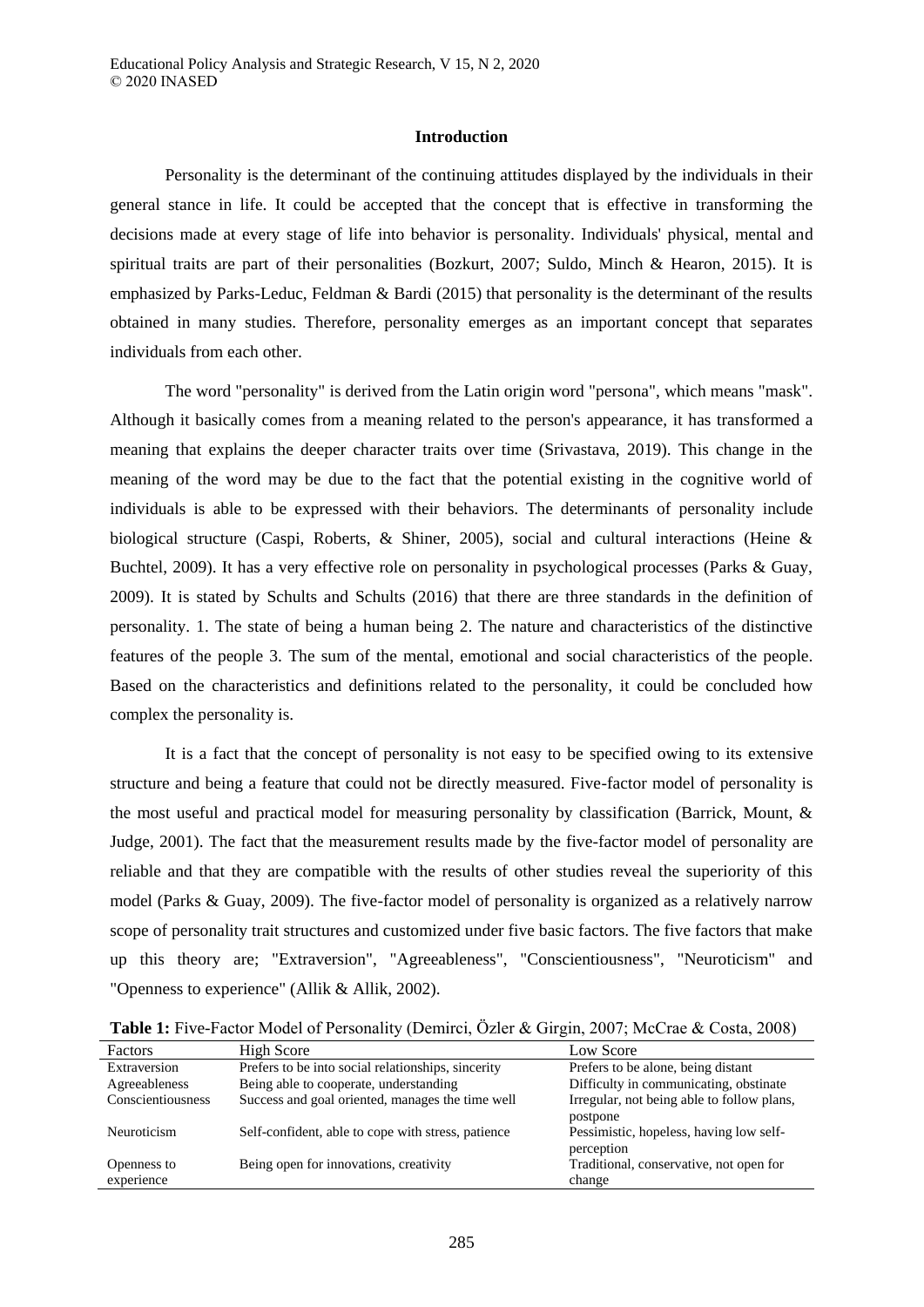In the study conducted by Yamagata, et. al, (2006) in order to examine whether the universality of the five-factor model of personality depends on genetic effects that do not change amongst different countries, phenotypic, genetic and environmental correlation matrices, calculated from 1,209 monozygotic and 701 dizotic pairs from Canada, Germany and Japan, were studied. Five genetic and environmental factors were obtained for each sample. It was concluded that phenotypic, genetic and environmental factors in each sample have high coefficients of compliance when each factor is compared amongst samples. These results show that the five-factor model of personality has a solid biological basis and can represent a common heritage of the human species.

It has been demonstrated that the five-factor model of personality has made significant contributions to the literature in determining the relationship of personality with different characteristics by means of many studies (Demirci, Özler & Girgin, 2007; John, Naumann & Soto, 2008; Shiner & Caspi, 2003). The relationship between five-factor model of personality and organizational dissent (Ötken & Cenkci, 2013), attitude towards teaching (Aslan & Yalçın, 2013), helping styles (Çivitçi & Arıcıoğlu, 2012) has been revealed. It could be thought that the five-factor model of personality also has a relationship with the level of class engagement.

The success of the teaching process in educational institutions is closely related to the student engagement in the class. While Reschly and Christenson (2006) classifies the dimensions of class engagement as cognitive, affective and behavioral; it is argued by Reeve and Lee (2014) that student engagement in the class has four dimensions: cognitive, affective, behavioral and effective. Behavioral engagement is related to the student's active role in indoor and outdoor activities, scientific engagement is related to associating the information they learned with daily events, emotional engagement is related to the students' willingly engaging in the classes, seeing themselves as a part of the school, and fondly participating in activities (Eryaman, 2007; Eryilmaz, 2014).

There are many factors that affect students' engagement in the class. High quality class engagement predicts constructive changes in students' motivation (Reeve & Lee, 2014). Class engagement allows students to enjoy the lesson more and it makes the lesson more entertaining. In addition, students who have positive relationships with their peers and teachers are more likely to engage and succeed in the lesson (Furrer, Skinner & Pitzer, 2014; Linnakylä & Malin, 2008). The emotional state of the class environment is an important factor in students' engagement in the class (Reyes, Brackett, Rivers, White & Salovey, 2012). Exclusion by peers adversely affects class engagement and academic success of the students (Buhs, Ladd & Herald, 2006).

Students' class engagement is realized by being active during the class, so their attention, interests and focus should be in the activities held in the class (Wang, Bergin & Bergin, 2014). In the study conducted by Eskici (2018), ways to attract attention in teaching in line with the opinions of preservice teachers are gathered under four titles as "using materials", "adding fun factor",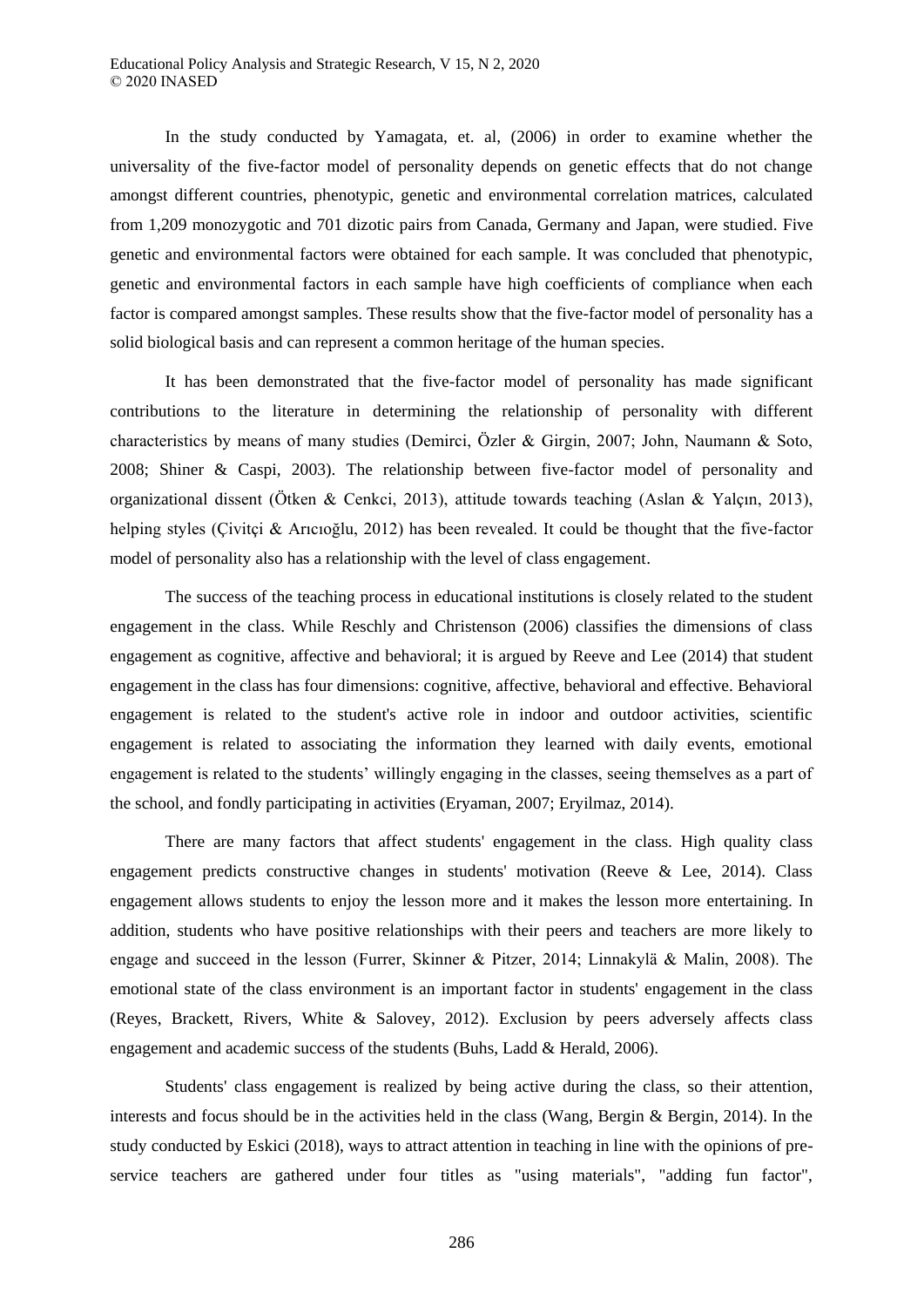"communicating" and "activating the student". It could be said that the engagement of the students during the lesson is in a reversible relationship with their being active. Students will be active as they engage in the lesson, thus their level of engagement will increase as they become active. It is emphasized that the use of different technology-supported teaching methods in the classes taught by Ally (2012) will increase the students' attention and engagement in the lesson, therefore the success rate will increase. In addition, it has been claimed that the seating patterns in higher education have an effect on the level of attentiveness and engagement in classes (Shernoff, et. al., 2017).

Student engagement is the key that opens the door to academic success (Reyes, et. al, 2012). There are many factors that affect students' level of engagement in classes. It is an indispensable fact that a concept that shapes the character of the individual in every step of his life, such as personality traits, will affect the students' engagement in the class. Particularly, considering the importance of teacher training process, it is thought that determining the relationship between the personal traits of pre-service teachers and their level of class engagement will shed light on the development and implementation of the curricula in the faculties of education. From this point of view, it was aimed in this study to determine the personality traits of pre-service teachers according to the five-factor method of personality and to determine how they affect their level of engagement. For this purpose, answers to the following research questions were sought:

1. What is the level of pre-service teachers' engagement according to;

a) Gender, b) Field of teaching, c) Grade, d) Whether or not they willingly study in their departments,

e) The settlement variables they grow in?

2. Does the pre-service teachers' level of engagement vary according to,

a) Gender, b) Grade, c) Field of teaching, d) Whether or not they willingly study in their departments.

3. Which personality traits do the pre-service teachers have according to;

a) Gender, b) Field of teaching, c) Whether or not they willingly study in their departments, d) The settlement variables they grow in?

4. Do pre-service teachers' levels of engagement differ significantly depending on their personality traits?

#### **Method**

#### **The Model of the Reseach**

Single and relational screening models have been utilized in this research. In relational screening models, the existence or degree of co-variation amongst variables is tried to be determined (Karasar, 2017). In this study, it was tried to be determined whether the engagement levels of the pre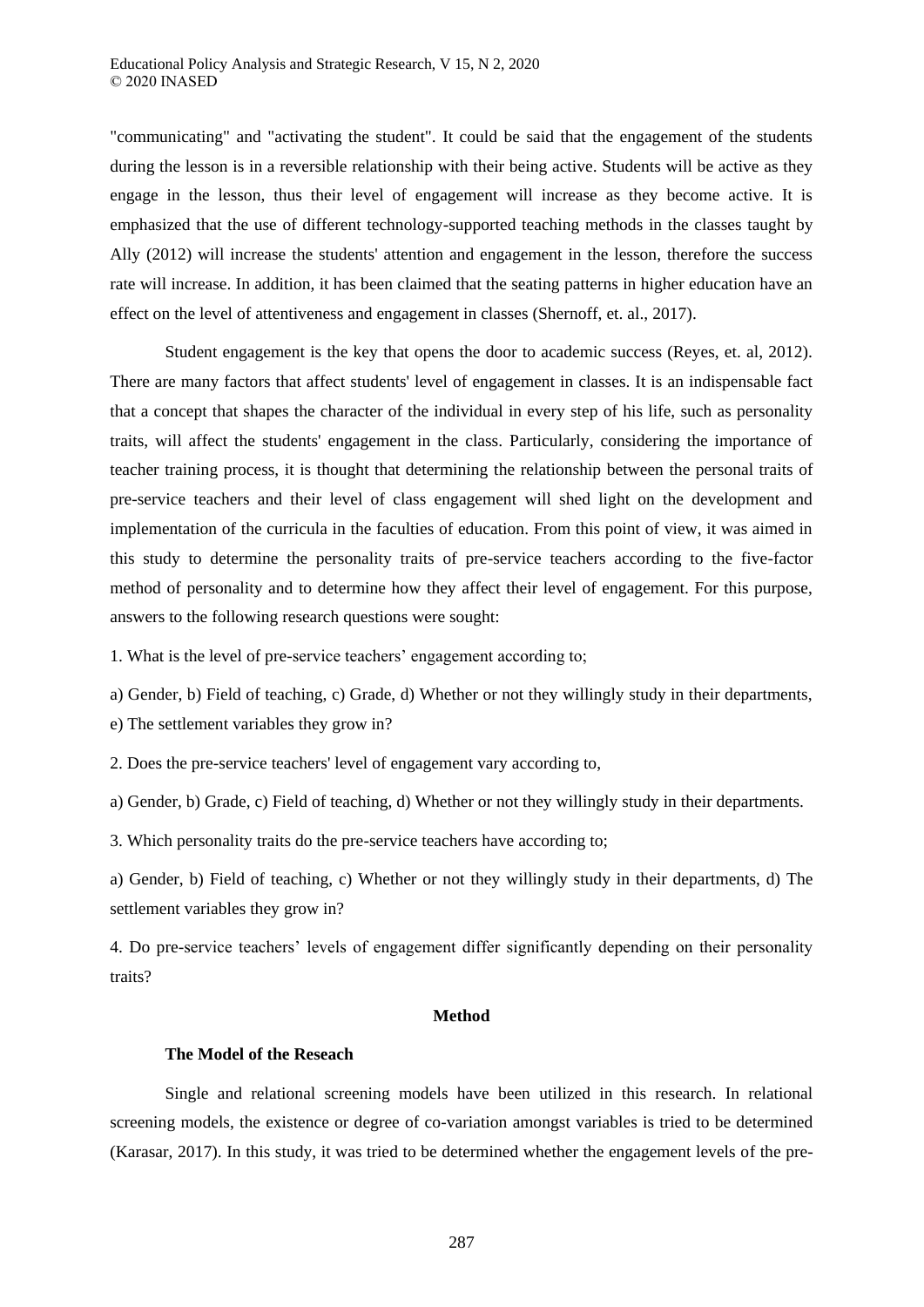service teachers studying in the education faculty and those studying in different departments differ according to their personality traits.

#### **Study Group**

The study group of the research consists of 372 pre-service teachers studying in the 3rd and 4th grades of Trakya University Education Faculty teaching programs in the spring term of 2017-2018 academic year. 268 of the pre-service teachers are female (72%), 104 are male (28%), 214 are 3rd graders (57.5%), and 158 are 4th graders (42.5%). Distribution of pre-service teachers according to departments is as indicated in Table 2:

|  |  |  |  | <b>Table 2:</b> Distribution of pre-service teachers by departments |  |
|--|--|--|--|---------------------------------------------------------------------|--|
|  |  |  |  |                                                                     |  |

| Fields of Teaching        | <b>Total Number</b> | Percentage |
|---------------------------|---------------------|------------|
| Pre-school teaching       | 100                 | 26.9       |
| English language teaching | 92                  | 24.7       |
| <b>Special Education</b>  | 69                  | 18.5       |
| <b>CEIT</b>               | 47                  | 12.6       |
| Social studies teaching   | 35                  | 9.4        |
| Maths teaching            | 29                  | 7.8        |
| Total                     | 372                 | 100,0      |

It was tried to acquire the data which was obtained from the pre-service teachers from different teaching programs in order to show diversity. Pre-service teachers studying in 6 different teaching programs in table 2 are the working group of the research.

## **Data Collecting Tools**

In the study, "class engagement scale" and "big five personality traits test" were used as data collection tools. Class engagement scale was developed by Eryilmaz (2014). During the development of the scale, data obtained from university students were used. As a result of the validity and reliability studies, "the general class engagement scale" consisting of three dimensions and 15 items was acquired. Eryilmaz (2004) defined these three dimensions as "behavioral", "cognitive" and "emotional" engagement. The use of similar sampling groups in the development process of the scale and in this research process and the fact that there are suggestions for class engagement in the measurement tool led to the preference of this measurement tool. The measurement tool was prepared in a 5-point Likert type which includes preferences from "not convenient at all" to "totally convenient". There are no negative items in the scale and a participant can get a total value between 15 and 75 points. A high score means that the engagement is good. In the analysis regarding the internal consistency made during the development of the scale; coefficients of .84 for emotional participation, .86 for behavioral participation, .84 for cognitive participation and .92 from the overall scale were reached. In this study, the coefficients related to the internal consistency coefficients of the data obtained from the sample are as indicated in table 3: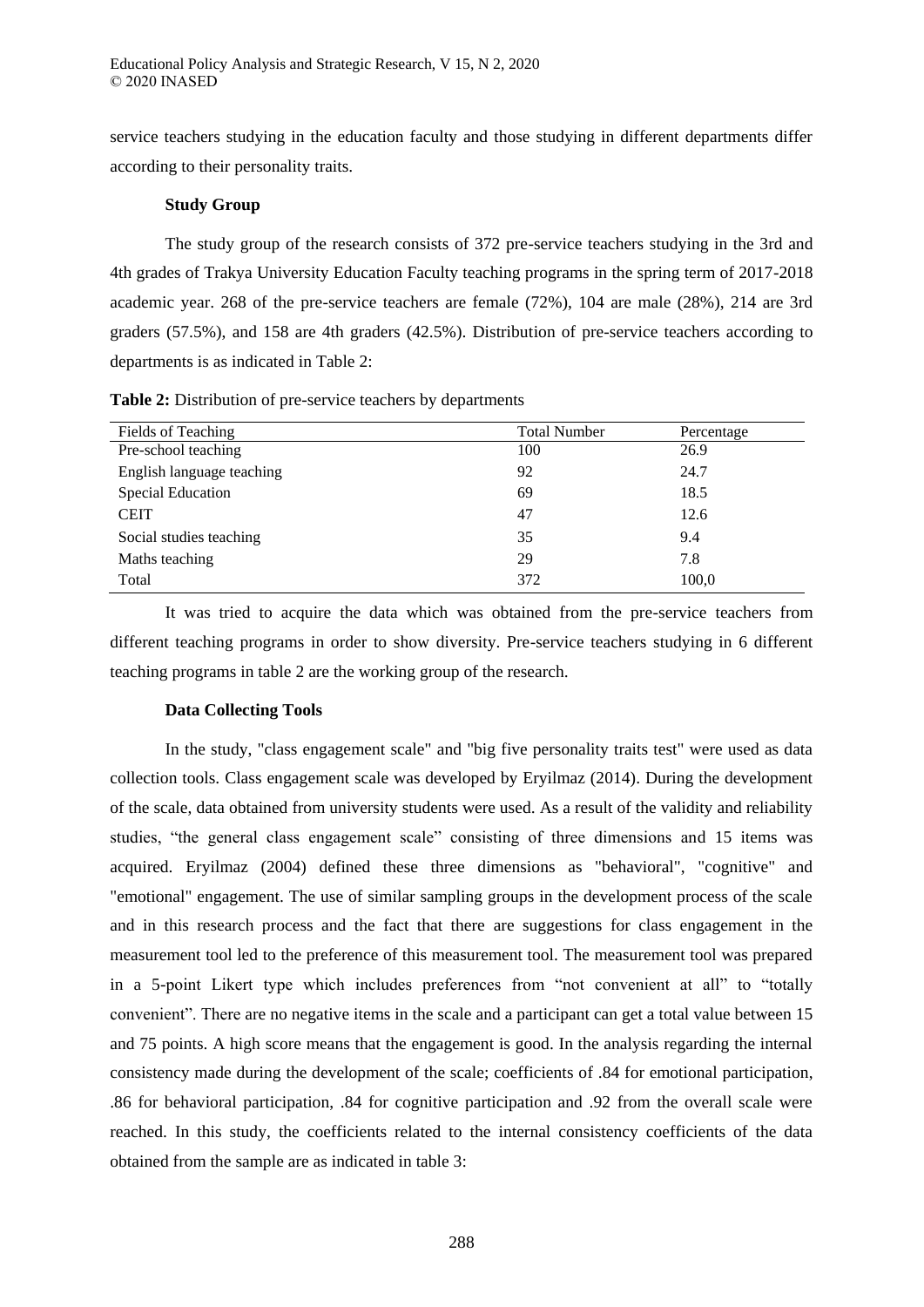| Name of the factor           | Internal consistency coefficient |
|------------------------------|----------------------------------|
| <b>Emotional Engagement</b>  | .844                             |
| <b>Behavioral Engagement</b> | .806                             |
| Cognitive Engagement         | .878                             |
| Overall of the Scale         | .901                             |

**Table 3:** Internal consistency coefficients obtained from the class engagement scale

Akbulut (2010) states that if the internal consistency value is .60 and above, it is accepted as a "highly reliable" internal consistency value. In this context, the internal consistency coefficients of the values measurement tool in table 3 could be interpreted as highly reliable in all sub-factors and overall scale. Confirmatory factor analysis (CFA) was performed for the construct validity of the scale after internal consistency values. AMOS 16.0 software was utilized for CFA. The data obtained from the analysis is as follows:

| Examined<br>Fit indices | Fit values | Threshold Values*            | Description* |
|-------------------------|------------|------------------------------|--------------|
| $\chi$ 2/d              | 3          | $\leq$ 3                     | Good Fit     |
| <b>RMSEA</b>            | .073       | $\leq 0.08$                  | Good Fit     |
| <b>SRMR</b>             | .000       | < 0.10                       | Good Fit     |
| <b>NFI</b>              | .908       | $\geq 0.90$                  | Good Fit     |
| <b>CFI</b>              | .936       | $\geq 0.90$                  | Good Fit     |
| <b>GFI</b>              | .915       | $\geq 0.85$                  | Good Fit     |
| AGFI                    | .883       | >0.80                        | Good Fit     |
| AIC                     |            | < saturated model            | High Value   |
|                         | 327.004    | $\langle$ independence model | Good Fit     |
| <b>CAIC</b>             |            | < saturated model            | Good Fit     |
|                         | 489.327    | $\langle$ independence model | Good Fit     |

Table 4: Fit values of the class engagement scale regarding the construct validity

\*Fit values were taken from Şimşek (2007).

As can be seen in table 4, it is seen that the examined fit indices are within the acceptable limits (excluding the AIC value). It could be interpreted that the data obtained in this context are in harmony with the existing structure and that the validity of the structure is ensured. Another data collection tool used in the research is the "Big Five Personality Test" that reveals the personality traits of the participants. This scale was developed by Benet-Martinez and John (1998) under the name of "The Big Five Inventory" and consists of 44 items. The five factors in the scale also correspond to personality traits. These personality traits were determined as "Extraversion", "Agreeableness", "Conscientiousness", "Neuroticism" and "Openness to experience". It was stated by Sümer, Lajunen & Özkan (2005) that the scale was adapted to Turkish by Sümer. Adaptation study was conducted within the scope of the Turkey section of a study on the identification of personality traits covering 56 countries (Schmitt, Allik, McCrae & Benet-Martinez, 2007). The internal consistency coefficients for extroversion, agreeableness, conscientiousness, neuroticism and openness to experience in the Turkey section of the scale have been determined as .77, .70, .78, .79 and .76 respectively. In this study, the internal consistency coefficients are as indicated in table 5: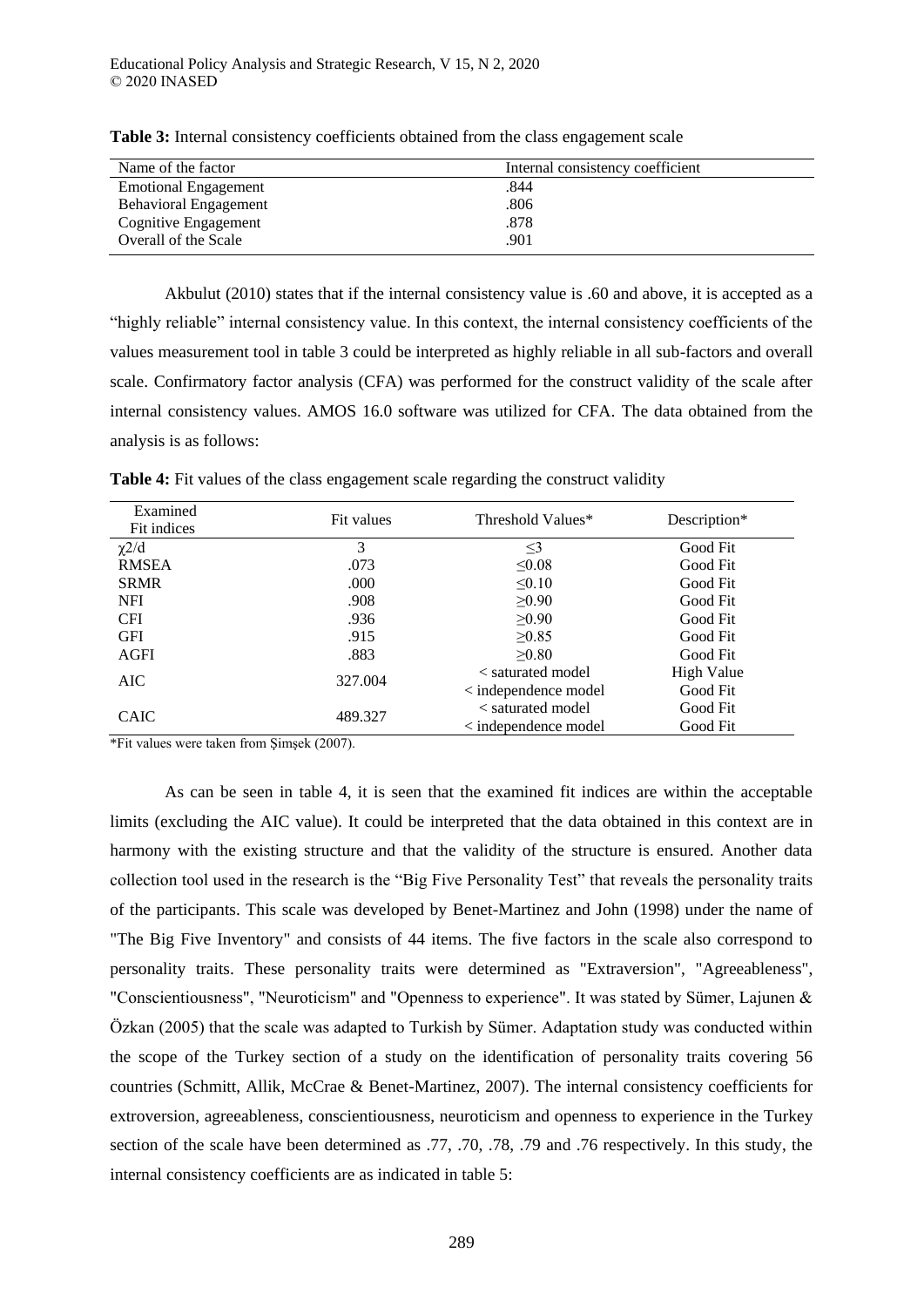| Name of the factor     | Internal consistency coefficient |
|------------------------|----------------------------------|
| Extraversion           | .848                             |
| Agreeableness          | .760                             |
| Conscientiousness      | .766                             |
| Neuroticism            | .787                             |
| Openness to experience | .817                             |

**Table 5:** Internal consistency coefficients of personality scale on the basis of sub-factors

As can be seen in Table 5, it is seen that all of the internal consistency coefficients obtained as a result of the measurement are .70 and above. These values are interpreted as highly reliable internal consistency coefficients in the literature (Akbulut, 2010; Palland, 2002). After the internal consistency coefficients, CFA was performed for the construct validity of the scale. Results for this analysis are as indicated in Table 6:

**Table 6:** Data of fit values regarding the construct validity of the personality traits scale

| <b>Examined Fit indices</b> | Fit values | Threshold Values*                                 | Description*           |
|-----------------------------|------------|---------------------------------------------------|------------------------|
| $\chi$ 2/d                  | 2,66       | $\leq$ 3                                          | Good fit               |
| <b>RMSEA</b>                | .067       | $\leq 0.08$                                       | Good fit               |
| <b>SRMR</b>                 | .000       | $\leq 0.10$                                       | Good fit               |
| <b>CFI</b>                  | .729       | $\geq 0.90$                                       | Poor                   |
| <b>GFI</b>                  | .745       | $\geq 0.85$                                       | Poor                   |
| AGFI                        | .672       | $\geq 0.80$                                       | Poor                   |
| AIC                         | 2576.10    | < saturated model<br>$\langle$ independence model | High value<br>Good fit |
| <b>CAIC</b>                 | 3058.15    | < saturated model<br>< independence model         | Good fit<br>Good fit   |

\*Fit values were taken from Şimşek (2007).

As can be seen in Table 6, it is seen that the values of  $\gamma$ 2/d, RMSEA and SRMR are within the expected limits. Especially, the fact that the  $\chi$ 2/d ratio produces a good value for the model that is tried to be verified is important in terms of verifying the construct validity (Şimşek, 2007). The fitness of the specified values with the predicted structure was considered sufficient in terms of construct validity and was interpreted as being valid.

## **Collection and Analysis of Data**

Data collection tools were applied to pre-service teachers as a whole in collecting data. Statistics package software was used in the analysis of data. In the direction of the research problems, the normality of the distributions was examined before proceeding with the analysis of the data, and in this context, it was observed that the skewness and kurtosis values and Kolmogorov-Smirnov values meet the normality criteria. Distortion and kurtosis values for the overall engagement and personality traits are as follows.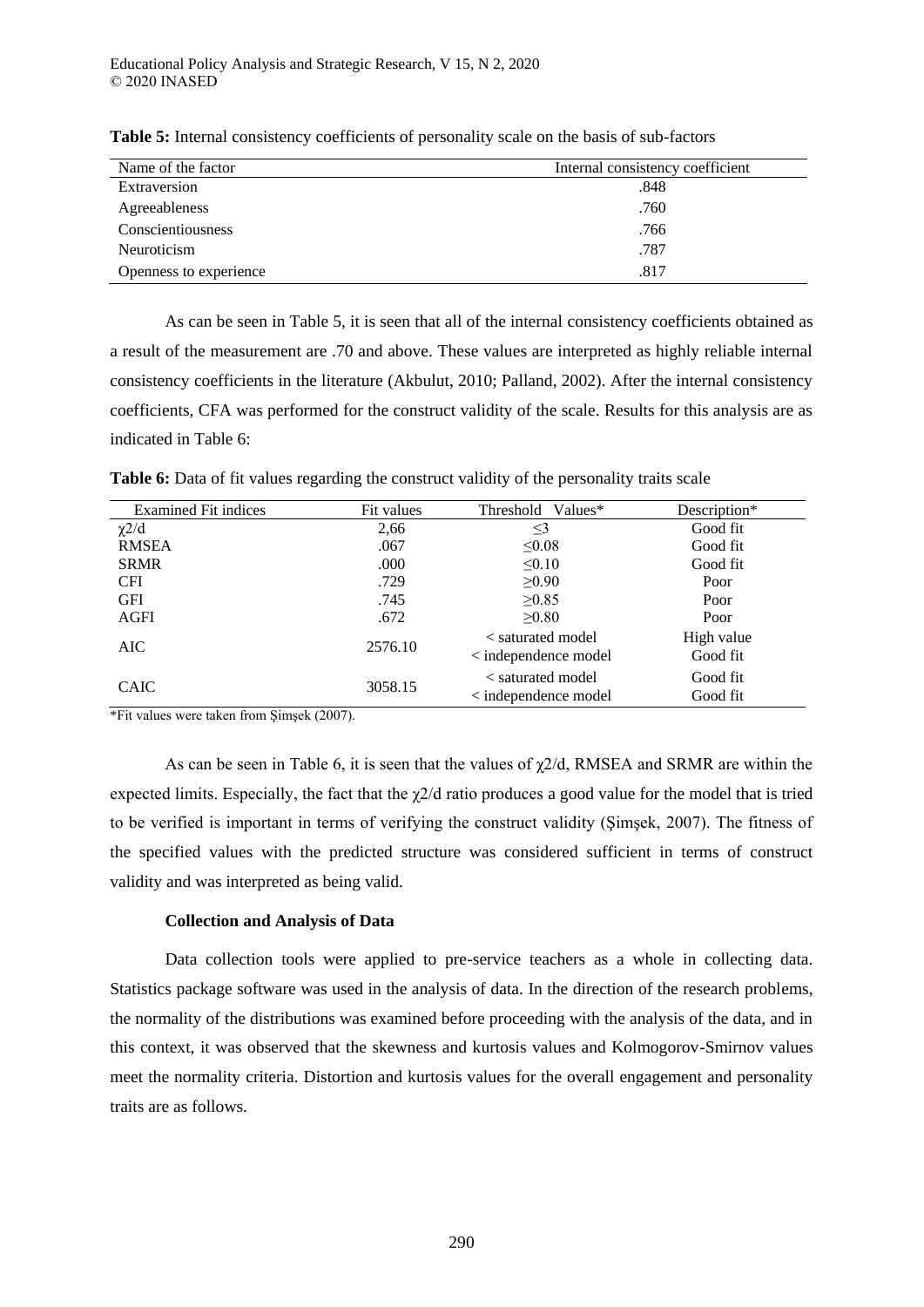| Class<br>Engagement |         | Personality traits |               |                   |             |                           |  |  |  |
|---------------------|---------|--------------------|---------------|-------------------|-------------|---------------------------|--|--|--|
|                     |         | Extraversion       | Agreeableness | Conscientiousness | Neuroticism | Openness to<br>experience |  |  |  |
| <b>Skewness</b>     | $-.283$ | $-.409$            | -.666         | $-189$            | $-.058$     | $-.282$                   |  |  |  |
| Kurtosis            | 769     | - 541              | .379          | $-.505$           | $-.388$     | $-417$                    |  |  |  |

**Table 7:** Data on skewness and kurtosis values for sub-factors of class engagement scale and personality traits scale

As seen in table 7, the data obtained from the measurement tools show that the skewness and kurtosis values take values between  $-1$  and  $+1$ . These values could be interpreted as the data show normal distribution (Palland, 2002; Akbulut, 2010). Accordingly, parametric test statistics were used to analyze the data. In the analysis of the data, t-tests and ANOVA analyzes were used for subpurposes and some interpretations were made accordingly. Scheffe test was not used in post-hoc monitoring analysis since variances showed equal distribution. Akbulut (2010) states that Scheffe test is the most serious analysis method in factor analysis.

Mean values and score ranges were used in the interpretation of pre-service teachers' level of engagement. The ranges of the scale could be interpreted as; 1.00 - 1.80 is very low level of engagement, 1.81 - 2.60 is low level of engagement, 2.61 - 3.40 is medium level of engagement, 3.41 - 4.20 is high level of engagement, and 4.21 - 5.00 is very high level of engagement. These scale ranges were taken into account in the interpretation of the data. In determining the personality traits of preservice teachers, mean values were taken for each personality trait, and the trait that the student had a higher average was determined as the main personality trait. Although pre-service teachers have close mean values in terms of personality traits, it was tried to be defined in a personality trait by considering the highest average.

#### **Results**

In this section, findings and their interpretations from the measurement tool are covered. In the presentation of the findings, the ranking of the sub-problems was taken as the basis.

## **Sub-Problem 1: What is the level of pre-service teachers' class engagement?**

When determining the engagement levels of pre-service teachers, a distinction was made according to the independent variables (gender, department, class, settlement of hometown etc.) in the data collection tool. In determining the levels, the ranges of scores specified in the data analysis were used. The data for this analysis are as shown in table 8.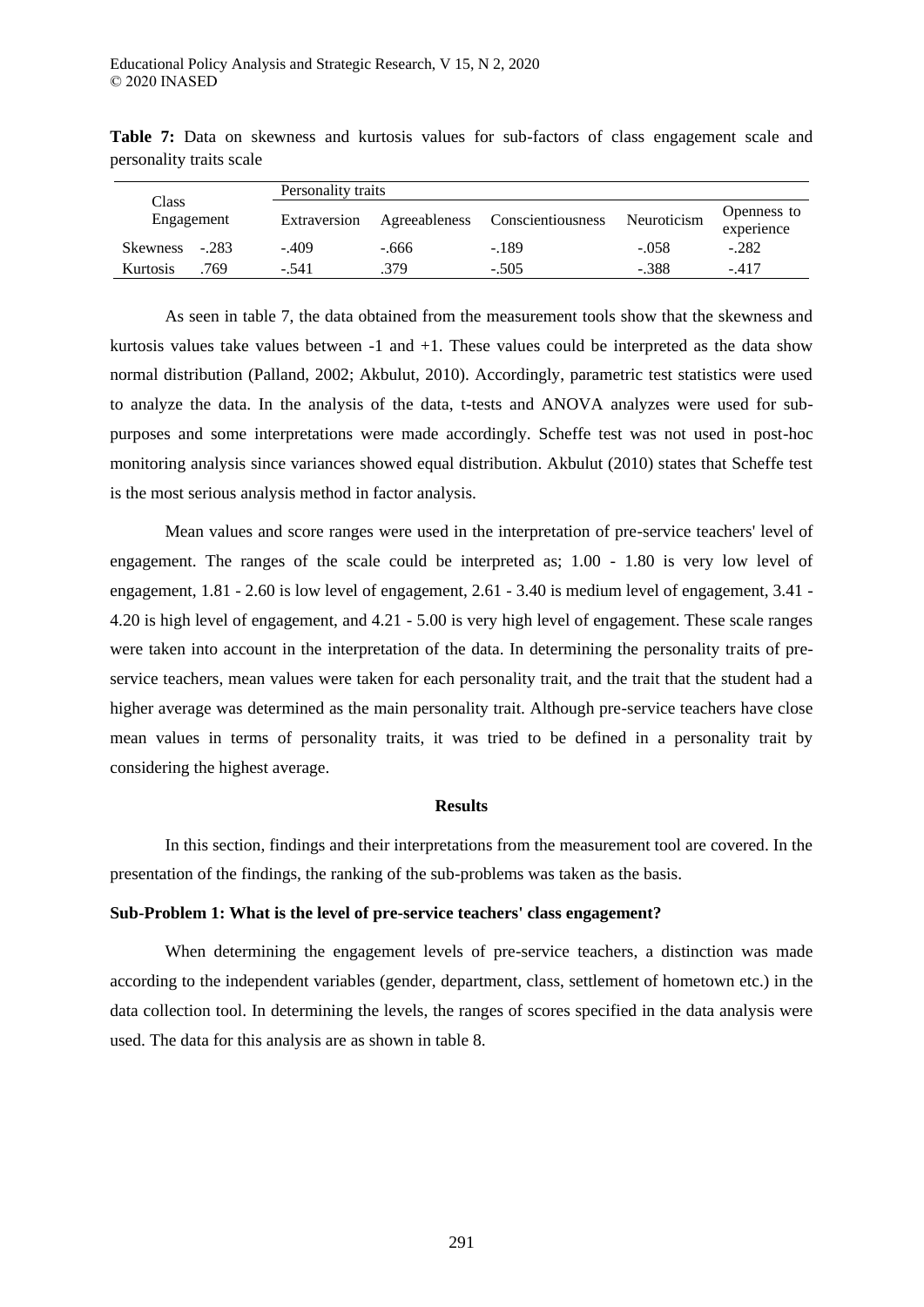|                     | Variable                         | Mean<br>Value | Standard<br>deviation | Level  |
|---------------------|----------------------------------|---------------|-----------------------|--------|
|                     | Female                           | 3.43          | .58                   | High   |
| Gender              | Male                             | 3.47          | .70                   | High   |
|                     | Social Studies teaching          | 3.62          | .58                   | High   |
|                     | Maths teaching                   | 3.54          | .63                   | High   |
|                     | <b>English Language Teaching</b> | 3.56          | .56                   | High   |
| Field of Teaching   | <b>CEIT</b>                      | 3.15          | .68                   | Medium |
|                     | Pre-school teaching              | 3.42          | .63                   | High   |
|                     | Special education                | 3.38          | .58                   | Medium |
| Class               | 3rd Grade                        | 3.40          | .65                   | Medium |
|                     | 4th Grade                        | 3.49          | .57                   | High   |
| Whether or not they | <b>Yes</b>                       | 3.50          | .60                   | High   |
| willingly study     | No                               | 3.13          | .60                   | Medium |
|                     | Village                          | 3.25          | .56                   | Medium |
| Settlement<br>οf    | Small Town                       | 3.44          | .71                   | High   |
| hometown            | City                             | 3.43          | .55                   | High   |
|                     | Metropol                         | 3.53          | .63                   | High   |
| Average             |                                  | 3.44          | .62                   | High   |

| Table 8: Pre-service teachers' level of engagement according to independent variables |  |  |  |  |  |  |  |  |
|---------------------------------------------------------------------------------------|--|--|--|--|--|--|--|--|
|---------------------------------------------------------------------------------------|--|--|--|--|--|--|--|--|

As can be seen in table 8, male and female pre-service teachers have close mean values in terms of engagement. When looking at the departments' averages, it could be said that pre-service teachers studying at the department of Computer Education and Instructional Technology (CEIT) and the Special Education department have lower engagement levels (medium level). On the other hand, it was determined that the pre-service teachers studying in the 3rd grade showed lower engagement than those who study in the 4th grade and the pre-school teachers who do not willingly study in their departments. It could be stated that the pre-service teachers, who have indicated their settlement of hometown as "village", have a lower engagement compared to the pre-service teachers who were raised in other settlements. In general, when the engagement of the pre-service teachers in the class is examined, it is seen that there is a high level of engagement.

# **Sub-problem 2: Do the levels of pre-service teachers' engagement level vary according to their gender, class, field of teaching and whether or not they willingly study in their departments?**

It has been observed that pre-service teachers' level of engagement in the class is high and whether this level differs according to some variables is examined in sub-problem 2. In tables 9 and 10, findings regarding whether pre-service teachers' level of engagement significantly varies according to gender, class, field of teaching and whether or not they willingly study in their departments are indicated.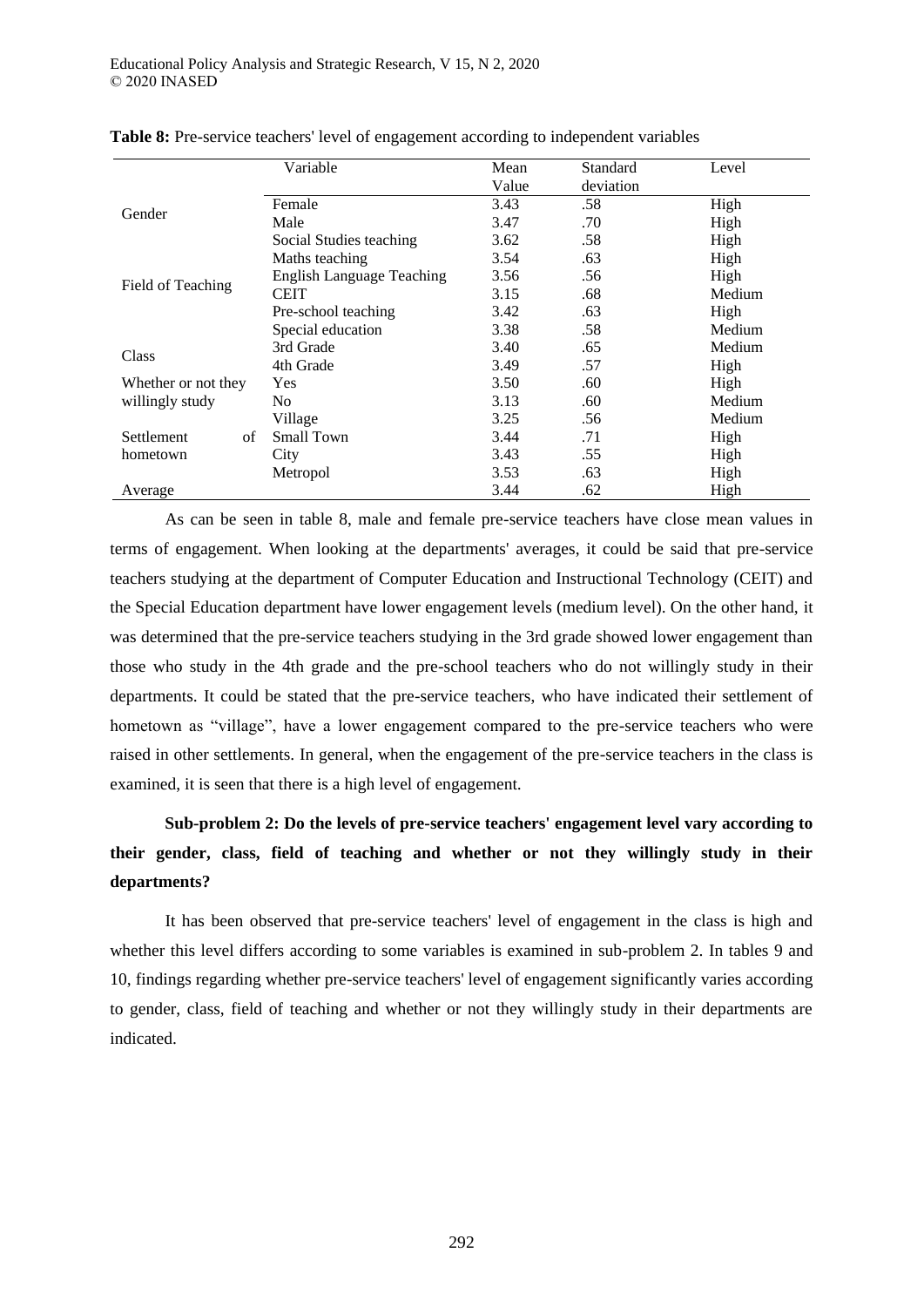| Variable            |           | n   |      | Ss  | Sd  |         |      | Effect size |
|---------------------|-----------|-----|------|-----|-----|---------|------|-------------|
| Gender              | Female    | 268 | 3.43 | .58 | 370 | $-.496$ | .620 | $- -$       |
|                     | Male      | 104 | 3.47 | .70 |     |         |      |             |
| Class               | 3rd Grade | 214 | 3.40 | .65 | 370 | $-1.39$ | .164 | $- -$       |
|                     | 4th Grade | 158 | 3.49 | .57 |     |         |      |             |
| Whether or not they | Yes       | 314 | 3.50 | .60 | 370 | 4.22    | .000 | .046        |
| willingly study     | No        | 58  | 3.13 | .60 |     |         |      |             |

**Table 9:** Data on whether or not the level of class engagement varies according to gender, class and if pre-service teachers willingly study in their departments

As seen in table 9, while there is no significant difference between the averages regarding the variables of "gender" and "class", it is seen that there is a significant difference between the mean values regarding the variable of "studying in the department willingly". When the effect size is examined, it is determined that the eta squared value is .046 and Akbulut (2010) states that the efficiency size between .01 and .06 have a small effect size. Before analysis, variance coexistence was examined.

**Table 10:** Data on whether the level of class engagement varies according to the field of teaching.

|               | Sum of Squares | Degree of<br>Freedom | Mean Squares | F     | Significance |
|---------------|----------------|----------------------|--------------|-------|--------------|
| Between group | 6.99           |                      | 1.399        |       |              |
| Within group  | 36.51          | 366                  | .373         | 3.751 | .003         |
| Total         | 43.51          | 371                  |              |       |              |

Table 10 shows that there is a significant difference  $(p<0.05)$  between the engagement levels of the pre-service teachers studying in different fields of teaching. In this context, post-hoc analysis was conducted to determine which departments have the differences. Levene test was performed according to anava test results.

**Table 11:** Data on whether the level of class engagement varies according to the teaching field/Test of homogeneity of variances

| evene<br>value | Freedom<br>Jeoree<br>$\sim$ | $\pm$ reedom $\pm$<br>Jeoree<br>Λt | . .<br>--<br>cance<br><b>ALCOHOL:</b> |
|----------------|-----------------------------|------------------------------------|---------------------------------------|
| .600           |                             | 300                                | .700                                  |

Significance and Levene values show that the condition of coexistence of variances is met in the distribution ( $p<0.05$ ). In the conducted analysis, it was observed that significant differences were observed against CEIT when the fields of CEIT, social studies and English language teaching were examined (p<.05). In other words, pre-service teachers studying in social studies and English language teaching programs significantly engaged in classes comparing to the pre-service teachers studying in CEIT program.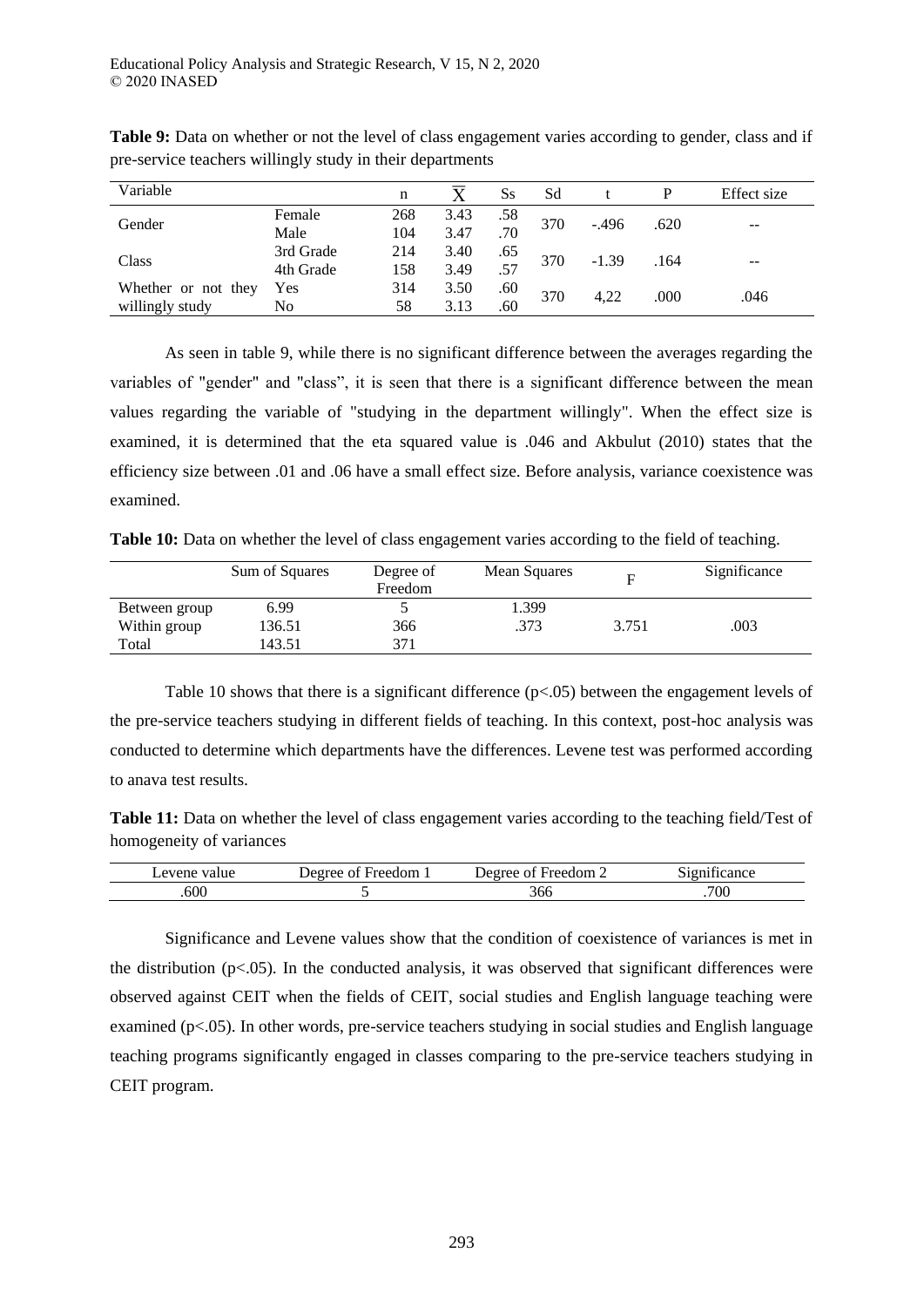#### **Sub-problem 3: Which personality traits do pre-service teachers have?**

In the study, the answer to the question of which personality traits the pre-service teachers have, are tried to be given in detail by considering the characteristics determined as independent variables. Findings related to this are as indicated in table 12.

|                                              |                              | Personal Traits           |                 |                |                   |               | Total |
|----------------------------------------------|------------------------------|---------------------------|-----------------|----------------|-------------------|---------------|-------|
| Variable                                     |                              | Openness to<br>experience | Extraversion    | Neuroticism    | Conscientiousness | Agreeableness |       |
|                                              | Female                       | 55                        | $\overline{51}$ | 6              | $\overline{32}$   | 124           | 268   |
| Gender                                       | Male                         | 30                        | 24              | 9              | $18\,$            | 23            | 104   |
| Field of teaching                            | Social                       |                           |                 |                |                   |               |       |
|                                              | <b>Studies</b><br>Teaching   | 14                        | $\overline{4}$  | 1              | 8                 | 8             | 35    |
|                                              | Maths<br>Teaching<br>English | 5                         | 5               | 1              | 7                 | 11            | 29    |
|                                              | Language<br>Teaching         | 19                        | 17              | 5              | 12                | 39            | 92    |
|                                              | <b>CEIT</b>                  | 9                         | 12              | 1              | $\,$ 8 $\,$       | 17            | 47    |
|                                              | Pre-School<br>Teaching       | 20                        | 21              | 1              | 7                 | 51            | 100   |
|                                              | Special<br>Education         | 18                        | 16              | 6              | $\,$ 8 $\,$       | 21            | 69    |
|                                              | Village                      | 8                         | 11              | 3              | $\sqrt{5}$        | 25            | 52    |
| Settlement of<br>hometown                    | Small Town                   | 21                        | 16              | $\overline{c}$ | $\,8\,$           | 32            | 79    |
|                                              | City                         | 27                        | 23              | 6              | 18                | 46            | 120   |
|                                              | Metropol                     | 29                        | 25              | $\overline{4}$ | 19                | 44            | 121   |
| Whether or<br>willingly<br>not they<br>study | Yes                          | 60                        | 63              | 12             | 45                | 134           | 314   |
|                                              | $\rm No$                     | 25                        | 12              | 3              | 5                 | 13            | 58    |
| Total                                        |                              | 85                        | 75              | 15             | 50                | 147           | 372   |

**Table 12:** Personality traits of pre-service teachers in the context of several variables

Considering the distribution of personality traits of pre-service teachers, it is seen that 147 of 372 pre-school teachers have "agreeableness" trait of personality. Then, personality traits are followed by openness to experience, extraversion and conscientiousness. While it was observed that approximately half of the female pre-service teachers (46%) had "agreeableness" trait of personality, the highest rate of male pre-service teachers was "open to experience" trait of personality with 29%. Considering the personality traits in terms of teaching fields, the highest rate of trait of personality is "openness to experience" with 40% for social studies teaching. "Agreeableness" is observed as 38% for mathematics teaching, 42% for English language teaching, 36% for CEIT, 51% for pre-school teaching, 30% for the special education. While approximately half of those who grew up in the village as a settlement have an "agreeableness" trait of personality, it has been revealed that the same personality trait is also seen to be predominant in other settlements. While 43% of those who willingly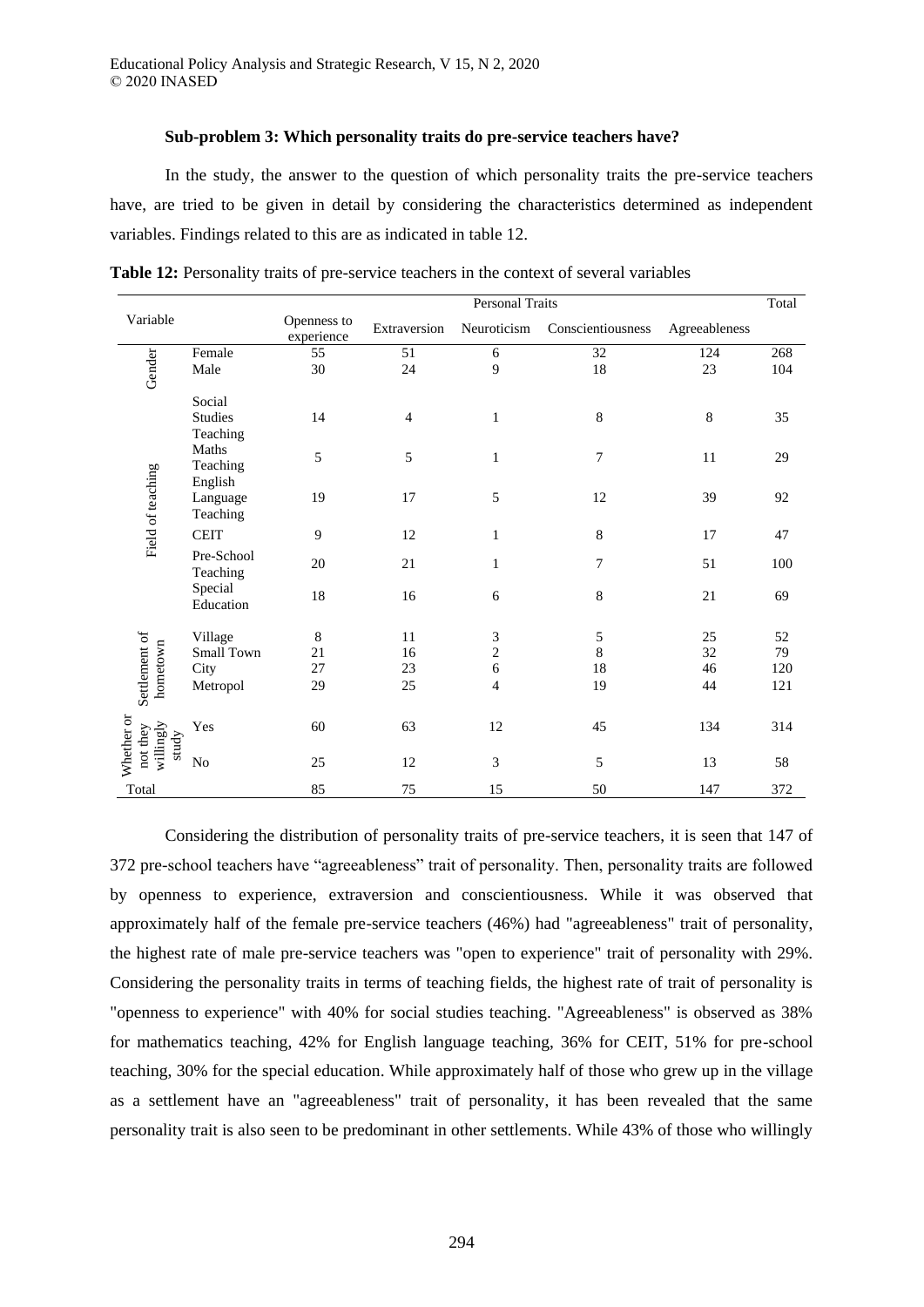study in their department have "agreeableness" trait of personality, this rate was observed as an "open to experience" trait of personality with 43% for those who do not willingly study in their department.

## **Sub-problem 4: Do pre-service teachers' levels of engagement in class vary according to their personality traits?**

Finally, in the study process, whether the pre-service teachers' personality traits varied their level of engagement in the class was examined and the analysis related to this is given in table 13.

Table 13: Data on whether pre-service teachers' class engagement level vary according to their personality traits

|               | Sum of<br>Squares | Degree of Freedom | Mean<br>Squares | Е     | Significance |
|---------------|-------------------|-------------------|-----------------|-------|--------------|
| Between group | 1.617             |                   | .404            |       |              |
| Within group  | 141.89            | 367               | .387            | 1.046 | .383         |
| Total         | 143.51            | 371               |                 |       |              |

As seen in table 13, pre-service teachers' level of engagement did not differ significantly depending on their personality traits. For this reason, monitoring analyzes were not required. Since there was no significant difference according to Anova test results, Levene test was not performed.

#### **Discussion, Conclusion and Recommendations**

In this study, the relationship between pre-service teachers' level of engagement and personality traits was tried to be determined in the context of certain variables. As a result of the analysis, it was found that the pre-service teachers' level of engagement in the class was "medium" and "high". Considering the variable of "field of teaching", it was concluded that the level of the preservice teachers studying in the department of Computer Education and Instructional Technologies (CEIT) and the department of Special Education is different from the pre-service teachers studying in other teaching areas and found to be "medium". It can be predicted that the CEIT department preservice teachers' engagement level is lower than the other departments, because the courses of the department are computer and technology-based, thus the students experience a more individual, technology-supported class engagement process unlike other departments. The differences in the teacher training process in the CEIT department are included in the literature. In the research conducted by Odabaşı et. al., (2011), the field specificity in the teacher training courses for CEIT department was emphasized. Additionally, the fact that the CEIT department includes a technologically intensive program and that there is no other international example at the undergraduate level except Turkey are the facts that reveal its difference from other teaching fields (Saracaloğlu, Dursun & Arabacıoğlu, 2016).

The reason why the pre-service teachers who are educated in the special education programme is lower than the pre-service teachers studying in other departments may be due to the necessity of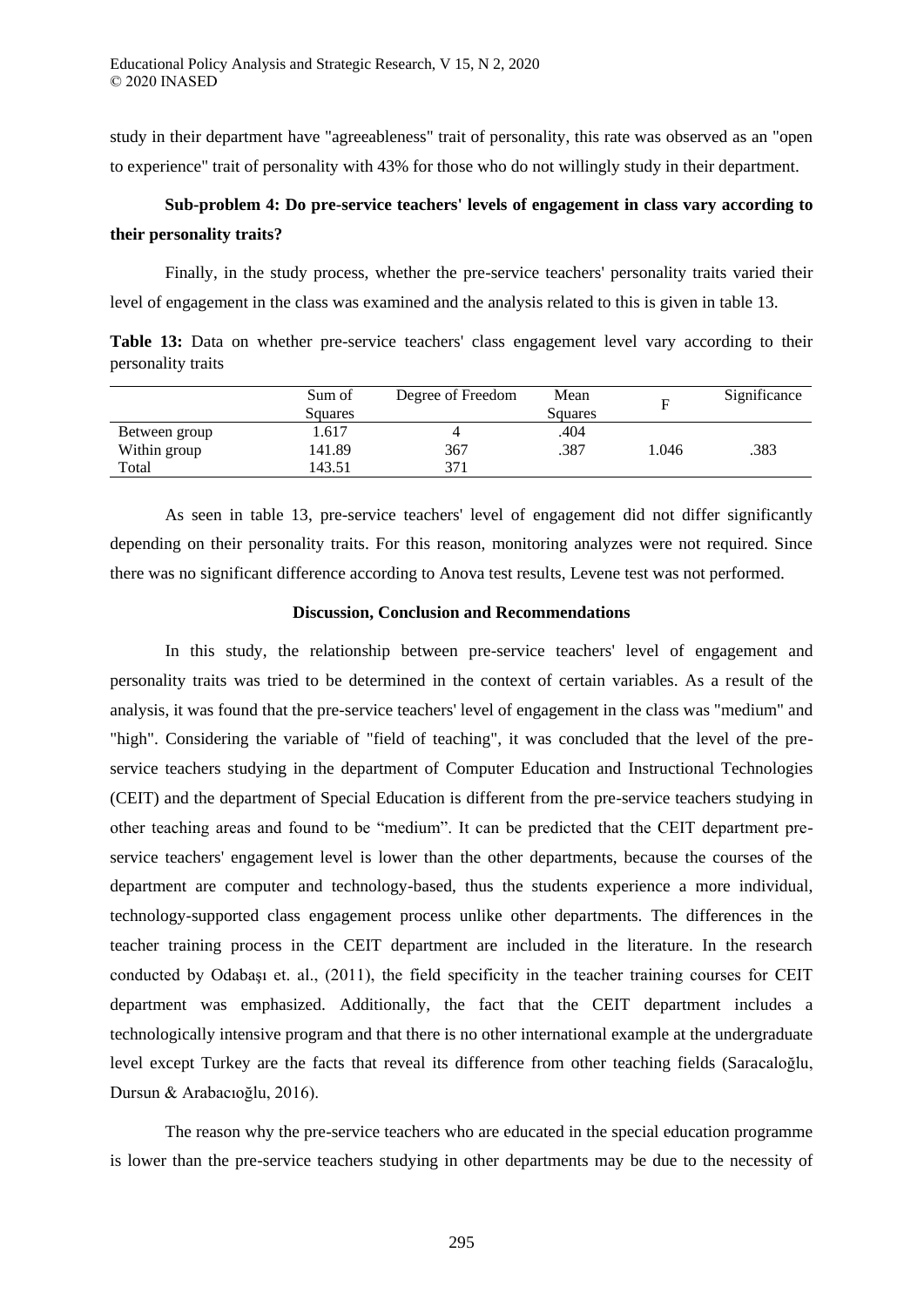giving individual education to the students who need special education. Pre-service teachers' learning specific techniques during the training process may cause them to differentiate with other departments. Therefore, it may be concluded that the level of engagement in the class differs from other departments. It is stated by Karasu, Aykut & Yılmaz (2014) that teacher training programs for special education should create an opportunity to conduct training in relation to individual characteristics.

In the research carried out by Gür Erdoğan and Arsal (2015), it was found that the pre-service teachers who are educated in the special education department have the highest academic branch satisfaction, and the pre-service teachers who are educated in the CEIT department have both the lowest academic branch satisfaction and the desire to develop a career in the teaching profession. In the research carried out by Topal and Akgün (2015), the pre-service teachers' self-efficacy perceptions were determined for education-based internet use. According to the results of the research, the preservice teachers' internet use self-efficacy perceptions scale scores are the highest in CEIT department while the pre-service teachers who are educated in special education department are the lowest. In the studies conducted according to the branch variables of the pre-service teachers in the literature, it is seen that the teacher candidates who are educated in the department of CEIT and Special Education have reached threshold values in different studies compared to the pre-service teachers who are educated in other departments. In this study, it could be said that the level of student engagement of these two departments being "medium" level, compared to the other departments, is parallel with the literature.

According to the results obtained in this study, it has been revealed that there is no change in the engagement status of the pre-service teachers according to the variable of "gender", and that the pre-service teachers who are trained in the 3rd grade engaged in the class at a medium level and the pre-service teachers in the 4th grade engaged in the class at a high level. In the study conducted by Karatekin, Merey and Keçe (2015), it was revealed that the attitude towards teaching profession is higher than the 4th grade pre-service teachers than 3rd graders. Considering that the attitude will positively affect the engagement, it could be said that the findings of the study conducted by Karatekin, Merey and Keçe (2015) correspond with the findings of this study.

Within the scope of the study, it was found that the pre-service teachers' willingly studying in their departments will positively affect their engagement in class. As a result of the studies conducted in the literature, it has been proved that the pre-service teachers' attitudes towards their professions have a positive effect in favor of their willingly studying in their department. (Aksoy, 2010; Eret-Orhan & Ok, 2014; Karatekin, Merey & Keçe, 2015; Tüfekçi & Kocabatmaz, 2015). If the pre-service teachers' preferences of their departments affect their attitudes positively, it can be thought that it will affect a feature that is directly related to the affective characteristics of the individual, such as engaging in the class, so that the findings obtained in the research is supported by the literature.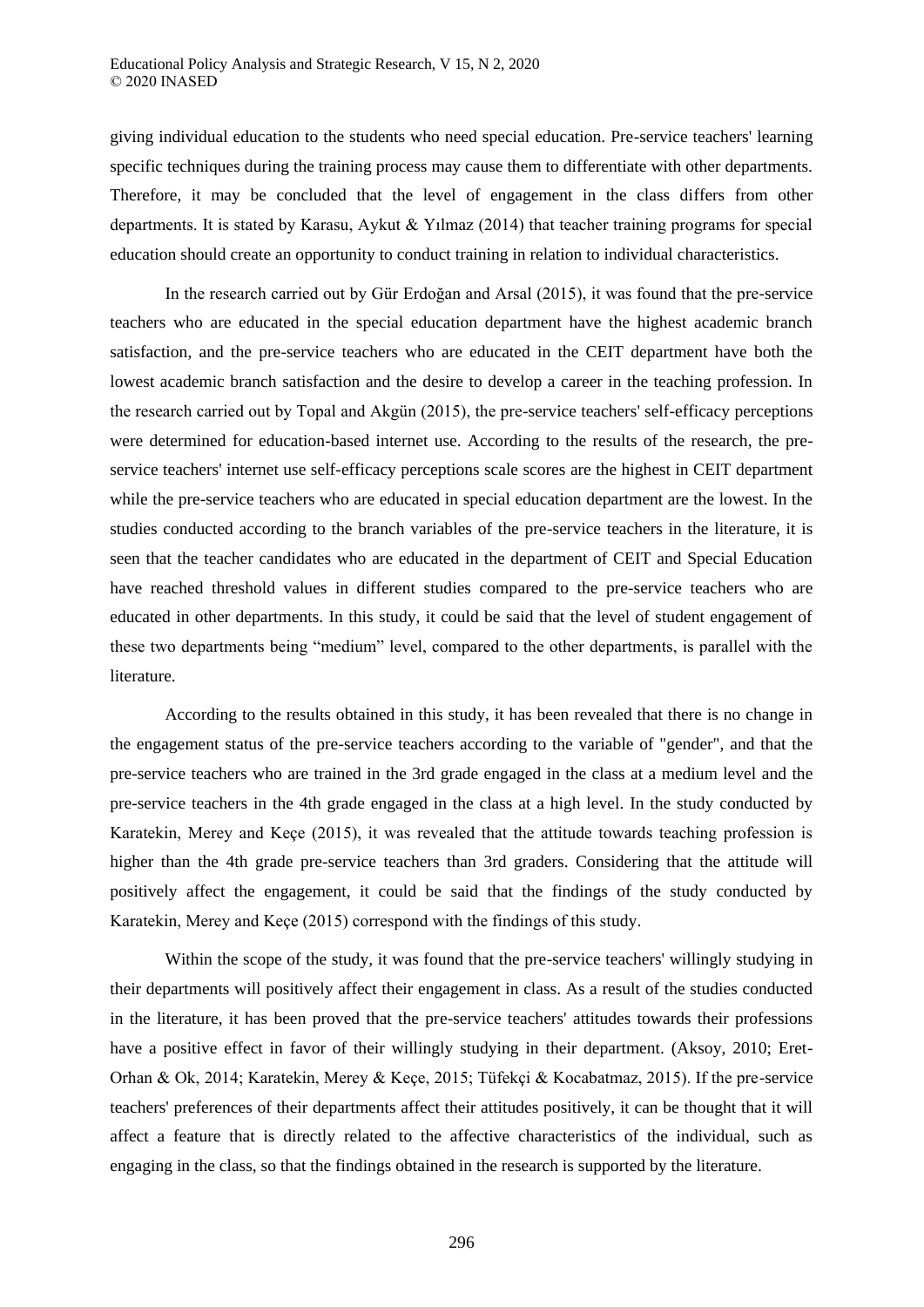As a result of the determination of the level of class engagement of the pre-service teachers according to the settlements they grew up, it has been concluded that the pre-service teachers living in the village have lower level of class engagement than pre-service teachers who grew up in other settlements. In the study conducted by Akkaya (2009), the finding that pre-service teachers living in the village have lower attitudes and averages towards the profession compared to pre-service teacher living in other settlements is in line with the finding of this research. In a study conducted by Deniz (2003), it was concluded that students living in the city had higher written expression skills than students living in the village. Based on the findings of the study conducted by Deniz (2003), it could be interpreted that individuals living in the city have higher self-confidence due to their ability to express themselves. The finding of lower engagement of pre-service teachers living in the village obtained in this research could be interpreted similarly.

In addition, the personality traits of pre-service teachers were examined by considering the five-factor personality traits scale. In this context, it was observed that pre-service teachers had the most "agreeableness" trait of personality and the lowest rate as "Neuroticism" trait of personality. These findings correspond with the findings of the study conducted by Kesen (2014) that the preservice teachers have the most "agreeableness" personality traits and the lowest rate as the "Neuroticism" trait of personality. In the study conducted by Aslan and Yalçın (2013), the finding that pre-service teachers have adopted the "agreeableness" personality trait at the highest level, supports the findings obtained in this research and in the study conducted by Kesen (2014).

In this study, it has been concluded that the majority of female pre-service teachers adopt the "agreeableness" trait of personality and the majority of male pre-service teachers adopt the "extroversion" trait of personality. The responsibilities and roles imposed on females and males in Turkish society may have caused such a personality development in individuals. Because in Turkish society, females are in the position of being accused if they do not exactly comply with the norms of society, and males are in a position to be encouraged in many issues (Atabek, 2002). In addition, in the study conducted by Kaya (2017), it was concluded that the "neuroticism" and "openness to experience" personality traits of female per-service teacher were higher than that of male pre-service teachers. In the research, it was concluded that the pre-service teachers who were educated in the social studies teaching department preferred "openness to experience" trait of personality the most and the pre-service teachers who studied in the other departments preferred the "agreeableness" trait of personality the most. It does not show any change in the order of pre-service teachers' preferences of personality traits according to the settlement they grew in. It was seen that pre-service teachers who willingly study in their departments prefer the personal trait of "agreeableness", and pre-service teachers who do not willingly study in their departments prefer "openness to experience" the most.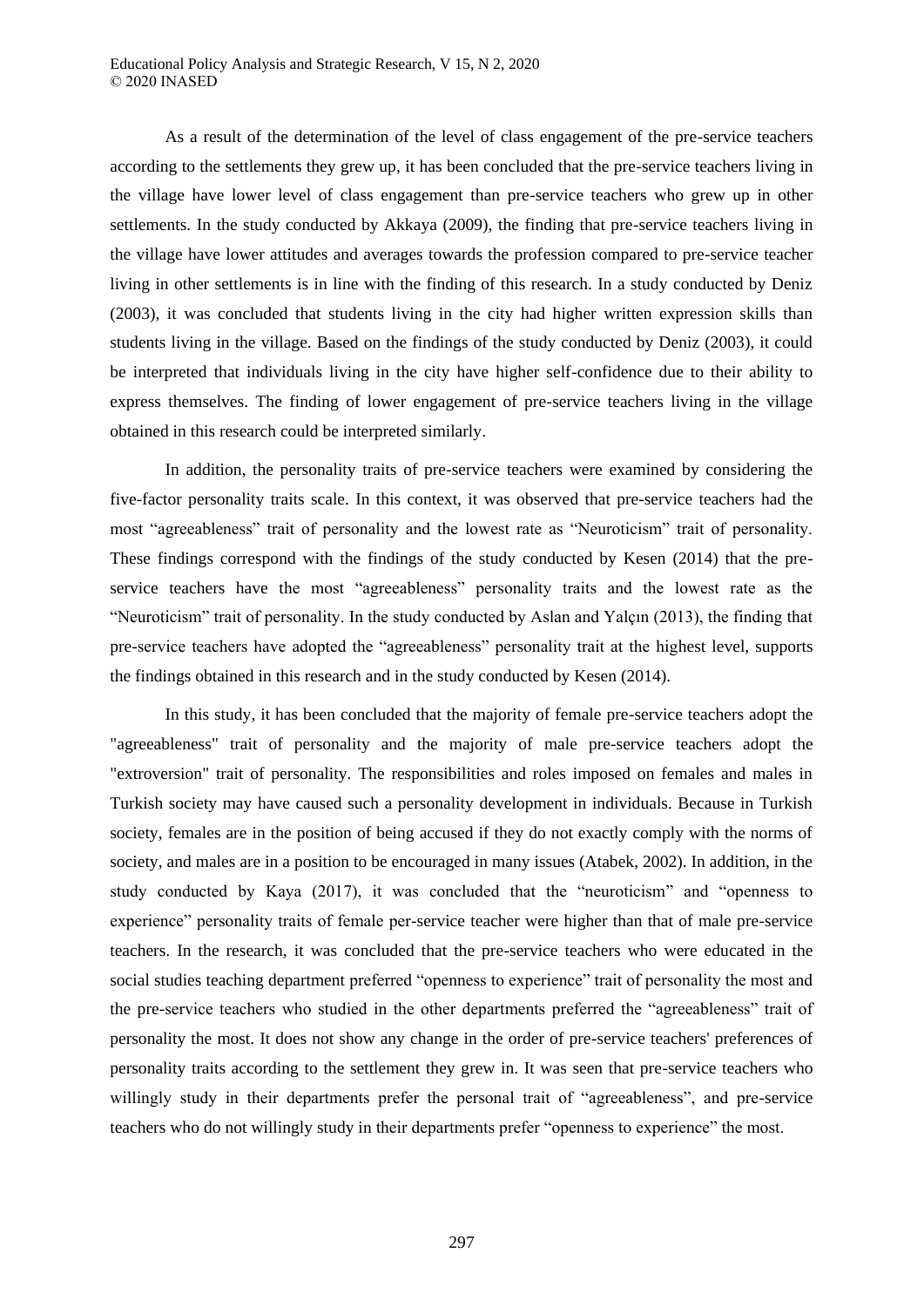One of the findings of this study is that pre-service teachers' level of engagement in class did not differ significantly according to their personality traits. As a result of the research, it has been concluded that the pre-service teachers' engagement was generally at high level and the pre-service teachers intensely adopt the personality trait of "agreeableness". "Agreeableness" trait of personality has symptoms such as the tendency to be tolerant, warm-blooded, polite, calm, accommodating and cooperative (Graziano & Tobin, 2009).

One of the findings of this study is that pre-service teachers' level of engagement in class did not differ significantly according to their personality traits. As a result of the research, it has been concluded that the pre-service teachers' engagement was generally at high level and the pre-service teachers' intensely adopt the personality trait of "agreeableness". "Agreeableness" trait of personality has symptoms such as the tendency to be tolerant, warm-blooded, polite, calm, accommodating and cooperative (Graziano & Tobin, 2009). These features are very important for class engagement. It could be said that the high level of pre-service teachers' engagement in class is related to their adoption of the "agreeableness" personality trait more than the other personality traits.

Based on the findings of this study, it could be investigated why the pre-service teachers prefer this "agreeableness" personality trait and whether this is a common trait of the people who choose this profession. It could be explored why the "Neuroticism" personality trait is less preferred by pre-service teachers and what could be done to improve this personality trait. The curriculum of the CEIT and special education course programs that differ from other departments could be examined. In addition, the profiles of pre-service teachers who choose CEIT and special education departments could be ascertained. It could also be investigated why females' "agreeableness" personality traits are higher than males'.

#### **References**

Akbulut, Y. (2010). *Sosyal bilimlerde SPSS uygulamaları* İstanbul: İdeal Kültür Yayıncılık.

- Akkaya, N. (2009). Öğretmen adaylarinin öğretmenlik mesleğine yönelik tutumlarinin bazı değişkenlere göre incelenmesi. *Dokuz Eylül Üniversitesi Buca Eğitim Fakültesi Dergisi*, (25), 35-42.
- Aksoy, M. E. (2010). Öğretmen adaylarının öğretmenlik mesleğine ilişkin tutumları (Gaziosmanpaşa Üniversitesi Örneği). *Sosyal Bilimler Araştırmaları Dergisi,* 2, 197-212.
- Allik, I. & Allik, I. U. (2002). *The five-factor model of personality across cultures*. Springer Science & Business Media.
- Ally, M. (2012). Student attention, engagement and participation in a Twitter-friendly classroom. In *ACIS 2012: Location,: Proceedings of the 23rd Australasian Conference on Information Systems 2012* (pp. 1-9). ACIS.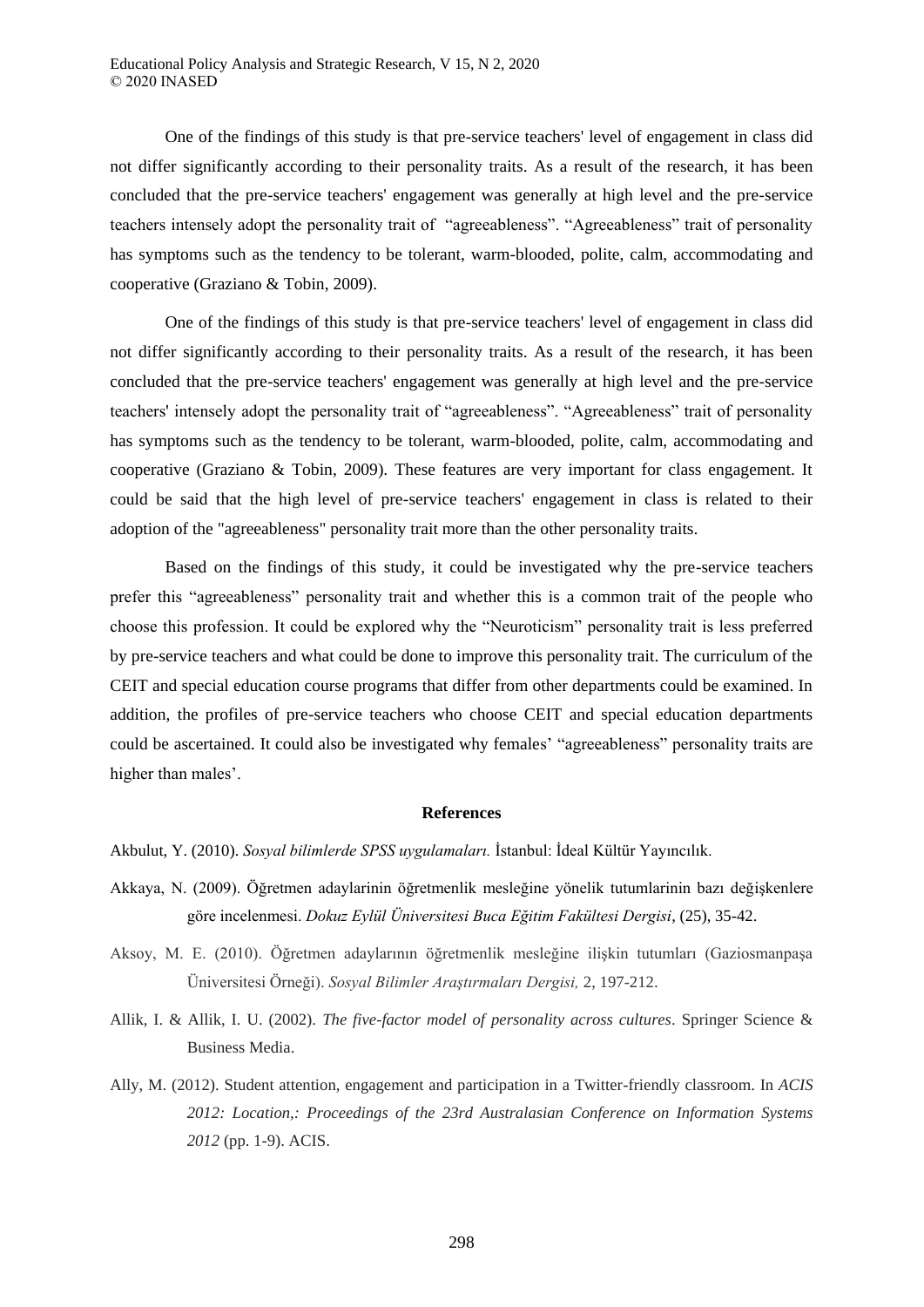- Aslan, S. & Yalçın, M. (2013). Öğretmenliğe ilişkin tutumun beş faktör kişilik tipleriyle yordanmasi. *Milli Eğitim Dergisi*, *43*(197), 169-179.
- Atabek, E. (2002). *Kışkırtılmış Erkeklik, Bastırılmış Kadınlık*. Altın Kitaplar Yayınevi.
- Barrick, M. R., Mount, M. K. & Judge, T. A. (2001). Personality and performance at the beginning of the new millennium: What do we know and where do we go next?. *International Journal of Selection and Assessment*, *9*(1‐2), 9-30. https://doi.org/10.1111/1468-2389.00160
- Benet-Martínez, V. & John, O. P. (1998). Los Cinco Grandes across cultures and ethnic groups: Multitraitmultimethod analyses of the Big Five in Spanish and English. *Journal Of Personality And Social Psychology*, 75(3), 729-750.
- Bozkurt, Ö. (2007). Girişimcilik eğitiminde kişilik özelliklerinin önemi, *Girişimcilik ve Kalkınma Dergisi*, *1*(2), 93-111.
- Buhs, E. S., Ladd, G. W. & Herald, S. L. (2006). Peer exclusion and victimization: Processes that mediate the relation between peer group rejection and children's classroom engagement and achievement?. *Journal of Educational Psychology*, *98*(1), 1-13.
- Caspi, A., Roberts, B. W. & Shiner, R. L. (2005). Personality development: Stability and change. *Annual Review of Psychology,* 56, 453–484.
- Çivitci, N. & Arıcıoğlu, A. (2012). Psikolojik danışman adaylarının yardım etme stilleri ve beş faktör kuramına dayalı kişilik özellikleri. *Mehmet Aki Ersoy Üniversitesi Eğitim Fakültesi Dergisi*, *1*(23), 78-96.
- Demirci, M. K., Özler, D. E. & Girgin, B. (2007). Beş faktör kişilik modelinin işyerinde duygusal tacize (mobbing) etkileri- hastane işletmelerinde bir uygulama. *Journal of Azerbaijani Studies, 10*(3), 13-39.
- Deniz, K. (2003). Yazılı anlatım becerileri bakımından köy ve kent beşinci sınıf öğrencilerinin durumu.  *ürklük Bilimi Araştırmaları*, (13)Bahar, 233-255.
- Gür Erdoğan, G. & Arsal, Z. (2015). Öğretmen adaylarının akademik branş memnuniyetleri ile öğretmenlik mesleğine yönelme ve kariyer geliştirme arzuları arasındaki ilişki. *Uluslararası ürk Eğitim Bilimleri Dergisi*, *5*(4), 147-171.
- Eret-Orhan, E. & Ok, A. (2014). Öğretmenlik programlarını kimler tercih ediyor? Adayların giriş özellikleri ve öğretmenliğe yönelik tutumları. *Hacettepe Üniversitesi Eğitim Fakültesi Dergisi,*  29(4), 75-92.
- Eryaman, M. Y. (2007). From reflective practice to practical wisdom: Toward a post-foundational teacher education. *International Journal of Progressive Education*, *3*(1), 87-107.
- Eryılmaz, A. (2014). Üniversite öğrencileri için derse katılım ölçeklerinin geliştirilmesi. *Uşak Üniversitesi Sosyal Bilimler Dergisi, 7*(2), 203-214.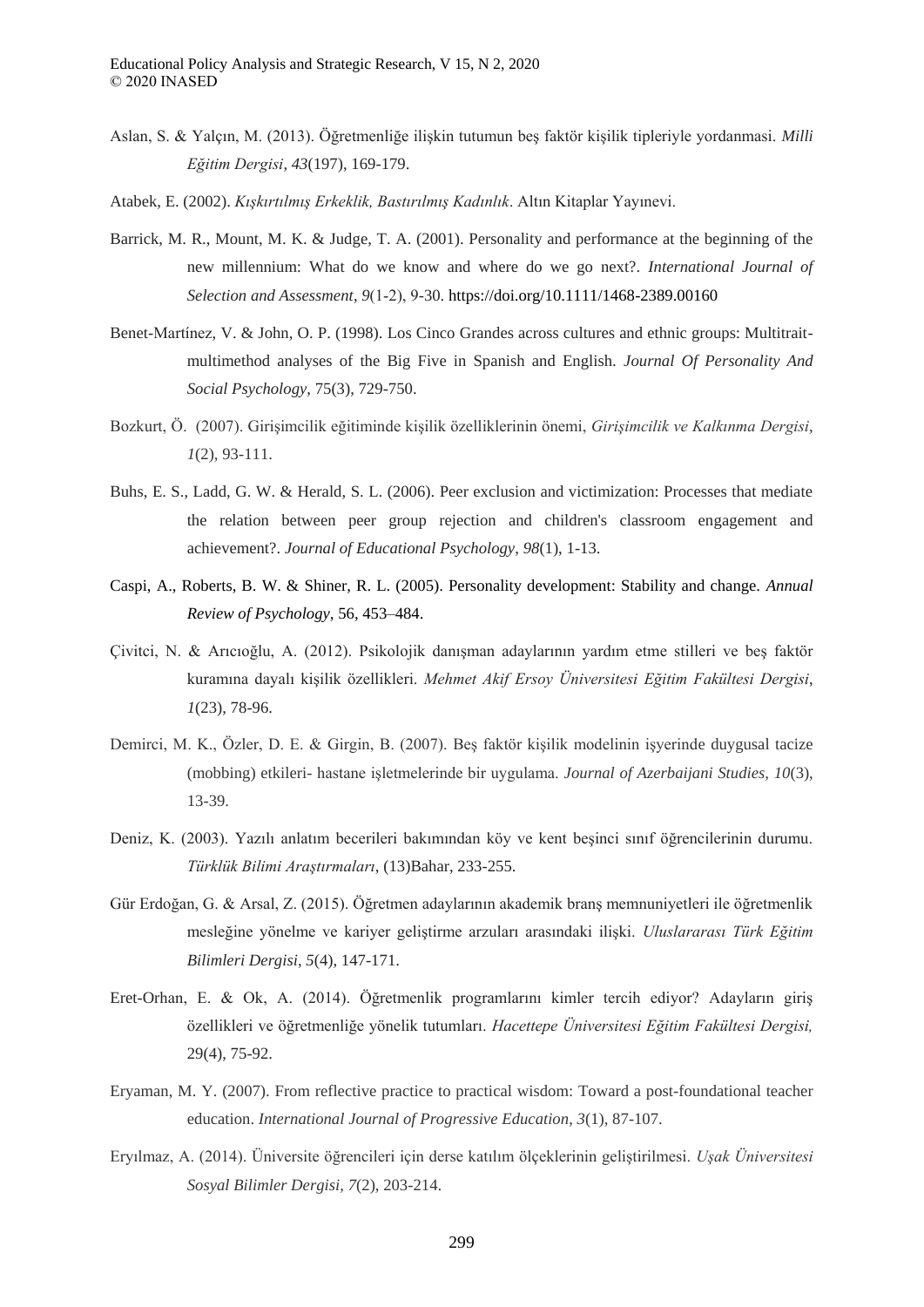- Eskici, M. (2018). As An Activity Of The Teaching Process: Drawing Attention. In H. Arslan, R. Dorczak & D. U. A. Andreea (Eds.) *Educational Policy and Research*, (p 251-258), Jagiellonian University Institute of Public Affairs.
- Furrer, C. J., Skinner, E. A. & Pitzer, J. R. (2014). The influence of teacher and peer relationships on students' classroom engagement and everyday motivational resilience. *National Society for the Study of Education*, *113*(1), 101-123.
- Graziano, W. G. & Tobin, R. M. (2009). Agreeableness. In M. R. Leary & R. H. Hoyle (Eds.), *Handbook Of Individual Differences in Social Behavior* (p. 46–61). The Guilford Press.
- Heine, S. J. & Buchtel, E. E. (2009). Personality: The universal and the culturally specific. *Annual Review of Psychology,* 60, 369-394. https://doi.org/10.1146/annurev.psych.60.110707.163655
- John, O.P., Naumann, L.P., Soto, C.J. (2008). Paradigm shift to the integrative big five trait taxonomy: History, measurement, and conceptual issues. In John, O.P., Robins, R.W., Pervin, L.A. (Eds.), *Handbook of personality: Theory and research* (p. 114–158). New York: Guilford.
- Karasar, N. (2017). *Bilimsel araştırma y ntemi* (31.bs). Nobel Akademik Yayıncılık
- Karasu, N., Aykut, Ç. & Yılmaz, B. (2014). Zihin Engellilerin Eğitimi Anabilim Dalı öğretmen yetiştirme programı üzerine öğretmen görüşlerinin incelenmesi. *Hacettepe Üniversitesi Eğitim Fakültesi Dergisi*, *29*(4), 129-142.
- Karatekin, K., Merey, Z. & Keçe, M. (2015). Sosyal bilgiler öğretmen adaylarının öğretmenlik mesleğine yönelik tutumları. *Yüzüncü Yıl Üniversitesi Eğitim Fakültesi Dergisi*, *12*(1), 72-96.
- Kaya, E. Ü. (2017). Üniversite öğrencilerinde kişilik özelliklerinin kişisel değişkenlere göre farklılıklarının incelenmesi. *Fırat Üniversitesi Uluslararası İktisadi ve İdari Bilimler Dergisi*, *1*(2), 169-190.
- Kesen, N. F. (2014). Üniversite öğrencilerinin duygu stillerinin beş faktör kişilik özellikleri depresyon, anksiyete ve strese göre incelenmesi. *Yayınlanmamış Doktora Tezi,* Necmettin Erbakan Üniversitesi.
- Linnakylä, P. & Malin, A. (2008). Finnish students' school engagement profiles in the light of PISA 2003. *Scandinavian Journal of Educational Research*, *52*(6), 583-602. https://doi.org/10.1080/00313830802497174
- McCrae, R. R. & Costa, P. T., Jr. (2008). The five-factor theory of personality. In O. P. John, R. W. Robins, & L. A. Pervin (Eds.), *Handbook of personality: Theory and research* (p. 159–181). The Guilford Press.
- Odabaşı, H. F., Kurt, A. A., Haseski, H. İ., Mısırlı, Ö., Ersoy, M., Karakoyun, F. & Günüç, S. (2011). Öğretmenlik uygulamasında alan faktörü: Böte bölümü örneği. *Eğitim eknolojisi Kuram ve Uygulama*, *1*(1), 24-40.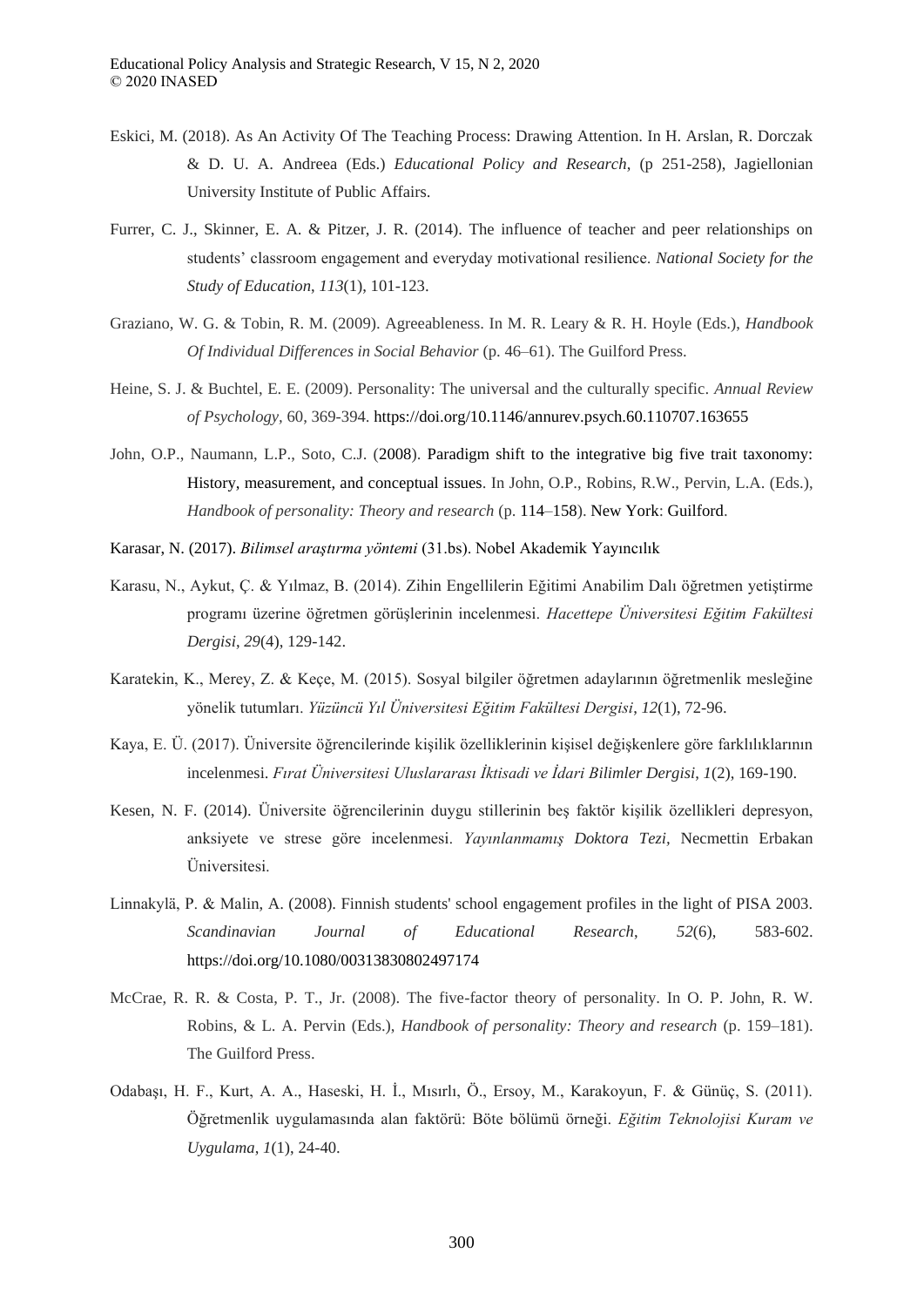- Ötken, A. B. & Cenkci, T. (2013). Beş faktör kişilik modeli ve örgütsel muhalefet arasındaki ilişki üzerine bir araştırma. *Öneri Dergisi*, *10*(39), 41-51.
- Palland, J. (2002). *SPSS survival manual* (11.bs). PA: Open University Press
- Parks, L. & Guay, R. P. (2009). Personality, values, and motivation. *Personality and individual differences*, *47*(7), 675-684. https://doi.org/10.1016/j.paid.2009.06.002
- Parks-Leduc, L., Feldman, G. & Bardi, A. (2015). Personality traits and personal values: A meta-analysis. *Personality and Social Psychology Review*, *19*(1), 3-29. https://doi.org/10.1177/1088868314538548
- Reeve, J. & Lee, W. (2014). Students' classroom engagement produces longitudinal changes in classroom motivation. *Journal of Educational Psychology*, *106*(2), 527-540. https://doi.org/10.1037/a0034934
- Reschly, A. L., & Christenson, S. L. (2006). Prediction of dropout among students with mild disabilities: A case for the inclusion of student engagement variables. *Remedial and Special Education,* 27(5), 276-292. https://doi.org/10.1177/07419325060270050301
- Reyes, M. R., Brackett, M. A., Rivers, S. E., White, M. & Salovey, P. (2012). Classroom emotional climate, student engagement, and academic achievement. *Journal of Educational Psychology, 104*(3), 700–712. https://doi.org/10.1037/a0027268
- Saracaloğlu, A. S., Dursun, F. & Arabacıoğlu, T. (2016). Bilgisayar ve öğretim teknolojileri eğitimi bölümü öğretim elemanlarının alan öğretmeni yeterliklerine ilişkin düşünceleri. *Kuramsal Eğitimbilim Dergisi [Journal of Theoretical Educational Science],* 9(4), 555-570. http://dx.doi.org/10.5578/keg.10614
- Schmitt, D. P., Allik, J., McCrae, R. R. & Benet-Martinez, V. (2007). The geographic distribution of big five personality traits: Patterns and profiles of human self-description across 56 nations. *Journal of Cross-Cultural Psychology, 38* (2), 173-212. https://doi.org/10.1177/0022022106297299
- Schultz, D. P. & Schultz, S. E. (2016). *Theories of personality*. Cengage Learning. Wadsworth, 11<sup>th</sup> ed., CA, USA.
- Shernoff, D. J., Sannella, A. J., Schorr, R. Y., Sanchez-Wall, L., Ruzek, E. A., Sinha, S. & Bressler, D. M. (2017). Separate worlds: the influence of seating location on student engagement, classroom experience, and performance in the large university lecture hall. *Journal of Environmental Psychology*, *49*, 55-64.https://doi.org/10.1016/j.jenvp.2016.12.002
- Shiner, R. & Caspi, A. (2003). Personality differences in childhood and adolescence: Measurement, development, and consequences. *Journal of child psychology and psychiatry*, *44*(1), 2-32. https://doi.org/10.1111/1469-7610.00101